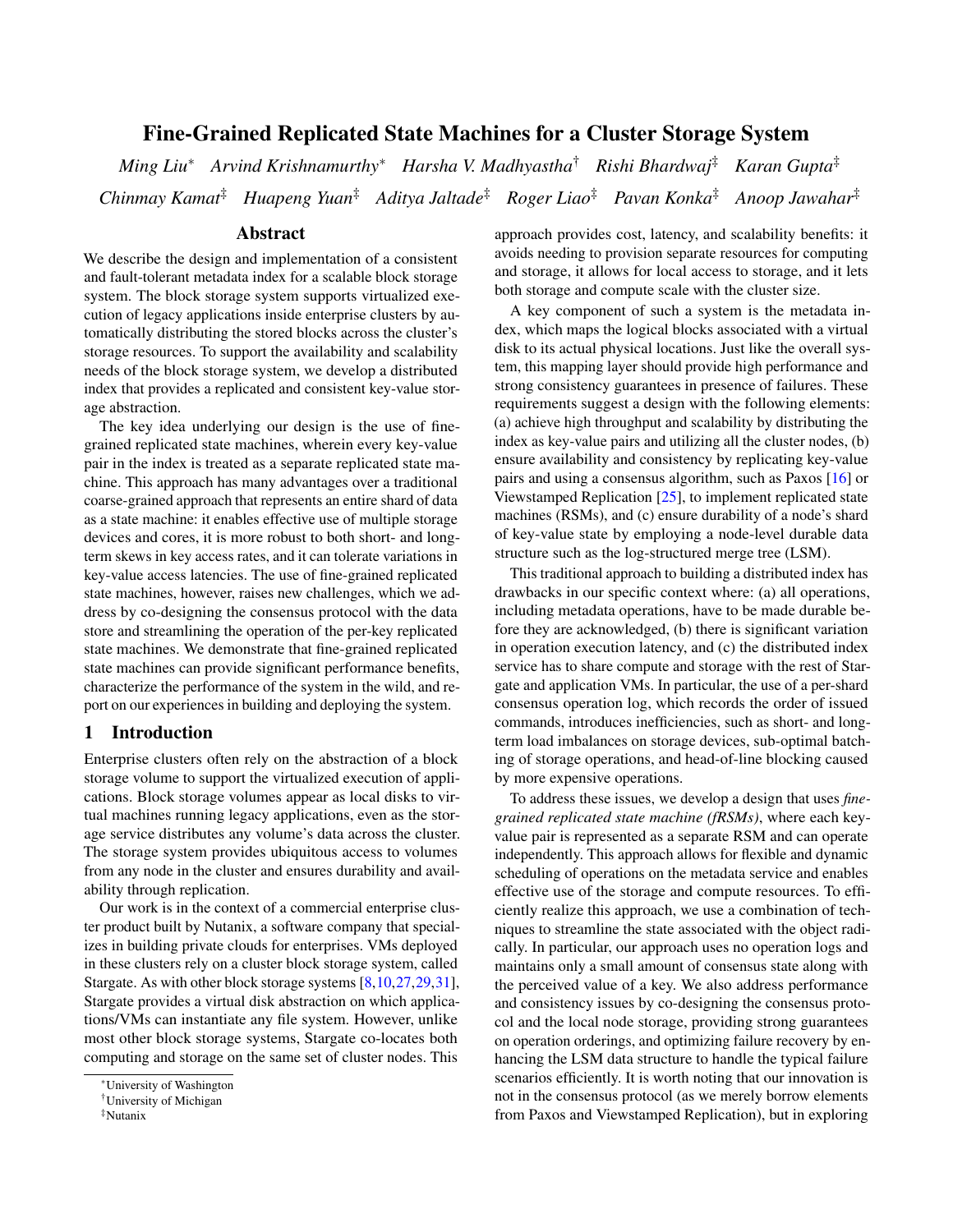an extreme operating point that is appropriate for balancing load across storage and compute resources in a managed environment with low downtimes.

In addition to describing our design of fRSMs, we present experimental evaluations of our implementation both in a controlled testbed as well as in production deployments. Compared with traditional coarse-grained RSMs, fRSMs achieve  $5.6\times$  and  $2.3\times$  higher throughput for skewed and uniform scenarios in controlled testbeds. The resulting implementation is part of a commercial storage product that we have deployed on thousands of clusters over the past eight years. To date, we have not had a data loss event at any of these deployed production sites. We have also been able to leverage the metadata store for other applications such as write-ahead logs and distributed hypervisor management.

# <span id="page-1-1"></span>2 Motivation

We begin with a description of our setting and our goals. We then describe a baseline approach and discuss its shortcomings that motivate our work.

### 2.1 Metadata Storage Overview

Setting. Our work targets clusters that are typically used by enterprises as private clouds to perform on-premise computing. Customers instantiate virtual machines (VMs) that run legacy applications. The cluster management software then determines which node to run each VM on, migrating them as necessary to deal with faults and load imbalances.

Our Stargate storage system provides a virtual disk abstraction to these VMs. VMs perform reads and writes on the virtual disk blocks, and Stargate translates them to the appropriate accesses on physical disks that store the corresponding blocks. Stargate stores the blocks corresponding to virtual disks on any one of the cluster nodes on which user VMs are executed, thus realizing a *hyper-converged cluster infrastructure* that co-locates compute and storage. An alternate approach would be to use a separate cluster of storage nodes (as is the case with solutions such as SAN) and provide the virtual disk abstraction over the network. Nutanix employs co-location as it reduces infrastructure costs and allows the storage system to flexibly migrate data blocks accessed by a VM to the node on which the VM is currently hosted, thereby providing low latency access and lowering network traffic.

Metadata storage. In this paper, we focus on how Stargate stores the metadata index that maps virtual disk blocks to physical locations across the cluster. One can implement the virtual disk abstraction by maintaining a map for each virtual disk (vDisk) that tracks the physical disk location for every block in that vDisk. Our design, outlined below, introduces additional levels of indirection to support features such as deduplication, cloning and snapshotting. It also separates *physical maps* from *logical maps* to allow for decoupled updates to these maps.

A virtual disk is a sequence of *extents*, each of which is identified by an *ExtentID*. An extent can be shared across

<span id="page-1-0"></span>

Figure 1: Example timeline that satisfies linearizability but complicates reasoning about failures. The notation <node A, node B> means that the VM is on node A and the leader of the replica group maintaining X is on node B. The value of key *x* is 1 at the start of the timeline. App, initially running on node A, issues a write to *x*, partially performs it on node B, and suffers a timeout due to B's failure. After another node (C) becomes the leader, the app reads 1 from *x* and expects to continue to see *x* set to 1, barring new writes issued subsequently. If the old leader were to recover, it could propagate its updated copy of *x* and interfere with the client's logic.

virtual disks either because of deduplication of disk blocks or snapshotting/cloning of virtual disks. Extents are grouped into units called extent groups, each of which has an associated *ExtentGroupID*, and each extent group is stored as a contiguous unit on a storage device. Given this structure, the storage system uses the *vDisk Block Map* to map portions of a vDisk to ExtentIDs, the *ExtentID Map* to map extents to ExtentGroupIDs, and the *ExtentGroupID Map* to map Extent-GroupIDs to physical disk locations. These maps are shared across VMs and the cluster storage management system that might move, compress, deduplicate, and garbage collect storage blocks. All accesses to a given vDisk are serialized through a vDisk server running on one of the cluster nodes. Stargate migrates vDisk servers and VMs upon node failures.

Goals. In determining how to store Stargate's metadata index, apart from maximizing availability and efficiency, we have the following goals:

- *Durability:* To minimize the probability of data loss, any update to the metadata must be committed to stable storage on multiple nodes in the cluster before Stargate acknowledges the write as complete to the client. Note that our system should maintain consistent metadata even when the entire cluster comes down (e.g., due to a correlated failure).
- *Consistency:* Operations on the metadata index should be linearizable, i.e., all updates to a block's metadata should be totally ordered, and any read should return the last completed write. This guarantee provides strong consistency semantics to client VMs and various background services that operate on the metadata.
- *Reasoning about failures:* Under linearizability, even if a read issued after a failure does not reflect a write issued before the failure, this does not mean that the write failed; the update could have been arbitrarily delayed and might get applied later, causing subsequent reads to observe the updated value (see Figure [1\)](#page-1-0). The system should provide stronger guarantees to client VMs so that they can reason about operation failures. In particular, any subsequent read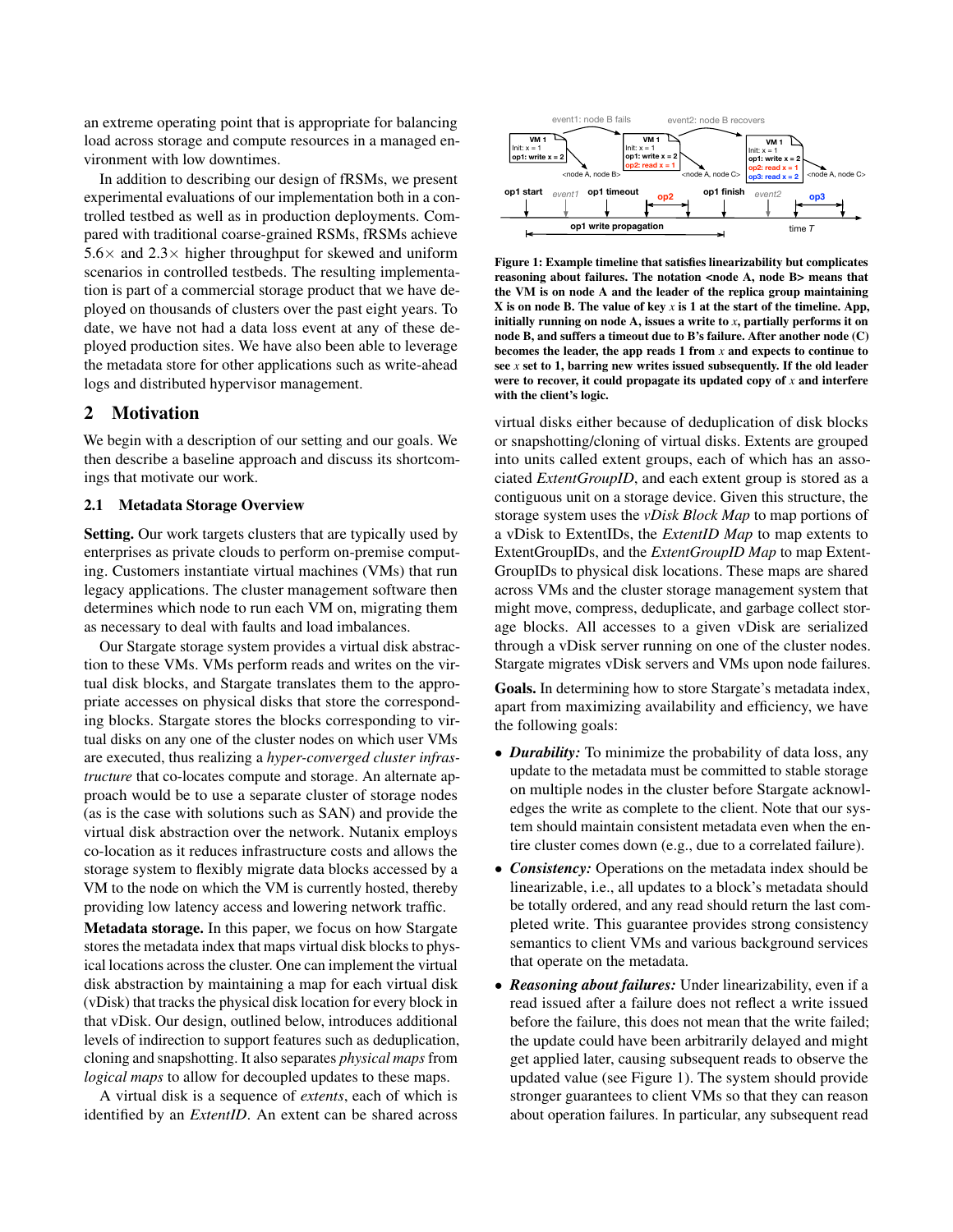

Figure 2: Baseline system architecture representing a coarse-grained replicated state machine built using LSM and Paxos.

of the metadata after an operation timeout must confirm whether the prior operation succeeded or not, and successive reads of a piece of metadata should return the same value as long as there are no concurrent updates initiated by other agents in the system.

## 2.2 Baseline Design

Let us now consider a baseline approach for realizing the above-mentioned goals. This baseline takes the traditional approach of (a) sharding the metadata index across multiple nodes and multiple cores or SSDs on a given node, (b) using a consensus protocol for ordering operations on any given shard, and (c) executing operations on a durable data structure such as a log-structured merge tree.

In the baseline, all nodes in the cluster participate in implementing a distributed key-value store. We partition keys into shards, use consistent hashing to map shards to replica sets, and consider a leader-based consensus protocol wherein each node serves as the leader for one or more shards in the system. Leader-less designs (such as EPaxos [\[23\]](#page-13-4)) can lower the communication costs as they eliminate the coordination overheads for the leader, but provide limited benefits in our setting. First, when storage and compute are co-located, there is limited value in moving communication costs from the leader to a client that is sharing network resources with a different server in the cluster. Second, as we will demonstrate later, storage and compute resources are bigger bottlenecks in our setting than the network. Due to our design choice of co-locating compute and storage, the metadata service shares resources with client VMs, which have a higher priority.

The timeline for processing a request proceeds as follows. We consider a layered design wherein the lower layer corresponds to a consensus protocol, and the upper layer corresponds to a state machine implementing a durable data structure such as a log-structured merge tree.

Consensus layer processing. For every shard, one of the replicas of the shard becomes the leader by sending "prepare"

messages to a quorum of replicas. When the leader receives a mutating command such as a write, it sequences and propagates this command to all replicas (including itself) using a consensus protocol such as Paxos [\[16\]](#page-12-2), Viewstamped Replication  $[25]$ , or Raft  $[26]$ . Each shard that a node is assigned to is associated with a specific core and a specific SSD on that node; the core is responsible for sequencing updates to the shard, and the corresponding operation log is stored on the SSD. The system maximizes efficiency by committing commands to the SSD in batches, with every node batching updates destined to one of its SSDs until the prior write to that SSD is complete. Once a batched write is completed, all operations in that batch are considered "accepted". After the leader receives a quorum number of accepts for a command, it can then execute the command locally and send "learn" messages to all followers, indicating that the command has been "chosen." The chosen status does not have to be recorded in stable storage as it can be recreated upon failures. A centralized approach with primary-backup replication [\[3\]](#page-12-3) can eliminate the use of a consensus protocol and simplify the system design. Such a design, however, limits both the operational scale and performance, and wouldn't satisfy the system requirements that we had outlined above.

LSM layer processing. At every node, the LSM layer processes all chosen commands in the order determined by the consensus layer. LSM processing is streamlined to include just the in-memory Memtable and the stable SSTables. In particular, this is a slightly customized version of a traditional LSM implementation as the commit log, which is available from the consensus layer, can be eliminated from the LSM code. The Memtable access and compaction operations need to be synchronized with other concurrent operations to support multi-core operations. The leader acknowledges a command as complete to the client after a quorum of nodes have recorded the command, and the leader has executed the command in its chosen order because the success of some commands (e.g., compare-and-swap) can be determined only when they are executed after all previously accepted commands have been applied. Leases enable the leader to serve reads on the LSM without any communication with other nodes. However, the leader must synchronize every read on a key with ongoing updates to the same key.

Ordering guarantees. RSMs built using consensus protocols provide linearizability. Further, an RSM can guarantee inorder execution of operations issued by a client. This helps the client reason about the execution status of its operations that have timed out – if the result of a later operation implies that an earlier operation has not been performed, the client can not only deduce that the prior operation has not yet completed but also get the guarantee that the service will never perform the operation. This guarantee can be provided even after RSM reconfigurations. Upon leadership and view changes, protocols such as Viewstamped Replication ensure that operations partially performed in a previous view are not completed in sub-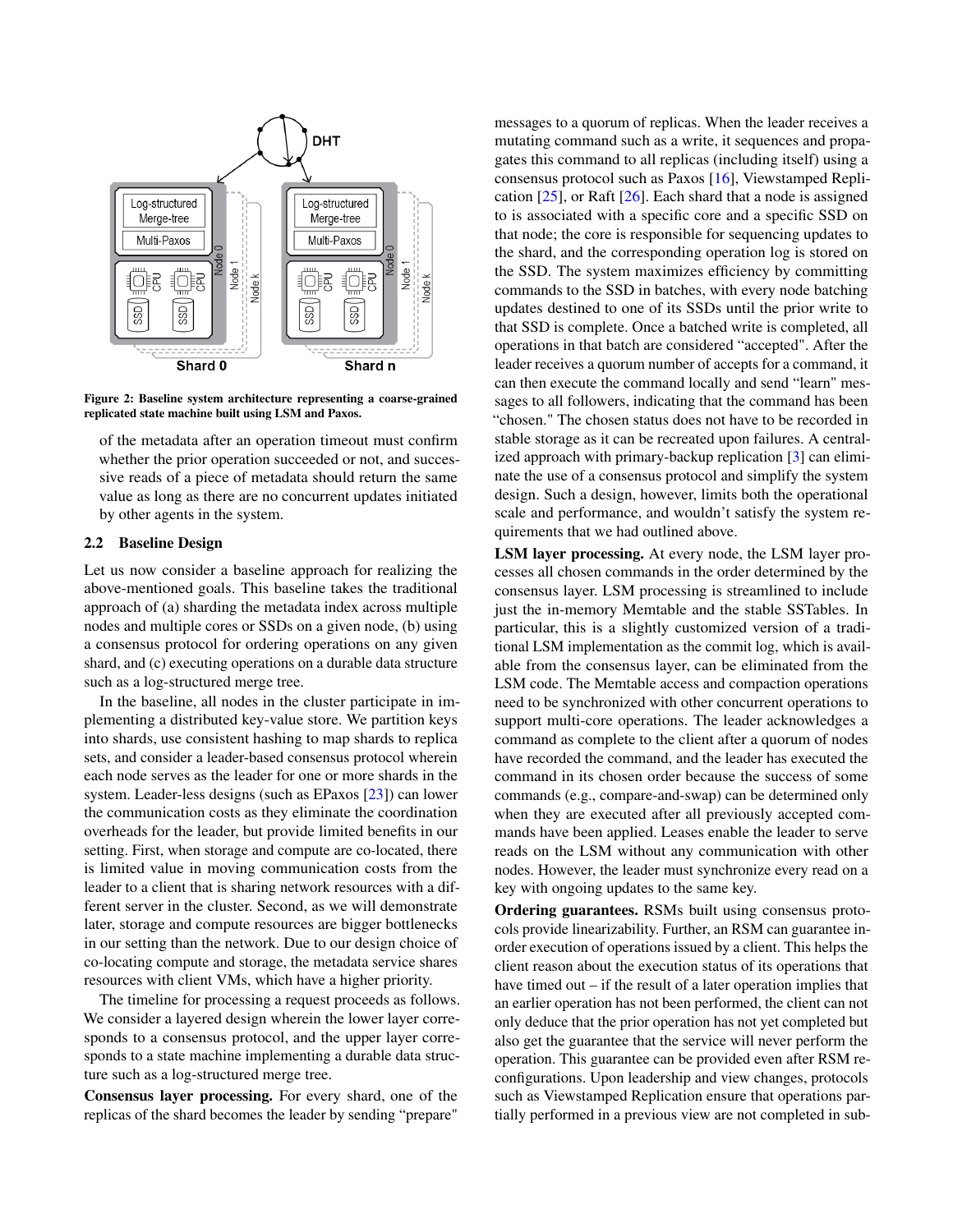<span id="page-3-0"></span>



 0.0001 0.00  $0.0$  $\Omega$ .  $1<sub>n</sub>$  0 50 100 150 200 250 300 350 400 450 CCDF Latency (us) LSM read LSM write

Figure 3: CDF of access skewness with 2/4/6 data shards. *skewness* at any instant is defined as the ratio of the maximum to the average of outstanding IOs per shard.

Figure 4: CDF of aggregate SSD throughput when 6 commit logs (3 per SSD) are used compared to when 2 commit logs (one per SSD) are used.

Figure 5: CCDF of LSM random 4KB read/write latencies. The 99.9th percentile latency for LSM reads/writes is  $57.1 \times 148.4 \times$  the respective averages.

# 3 System Design

We now present the design of Stargate's metadata storage system, which provides the desired efficiency, availability, durability, and consistency properties. We use the same high-level approach as the baseline: consistent hashing to distribute metadata across replica sets, log-structured merge trees to store and access large, durable datasets, and a consensus protocol to ensure consistency of operations on replicated data.

Our approach differs in one fundamental aspect: it uses fine-grained replicated state machines (fRSMs), wherein each replicated key is modeled as a separate RSM. This approach provides the flexibility needed to effectively manage multiple storage devices and CPU cores on a server, reduces load imbalances, and enables flexible scheduling of key-value operations. However, the use of fine-grained state machines raises both performance and consistency issues, and we address them by carefully co-designing the consensus protocol, the data store, and the client stubs that interact with the storage layer.

# 3.1 Overview and Design Roadmap

Replicating every key-value pair as a separate RSM, though conceptually straightforward, could impose significant overheads because RSMs are rather heavyweight. For example, a typical RSM contains an operation log and consensus state for each entry in the operation log. The operation log is used to catch up replicas that are lagging behind and/or have missing entries; each operation in the log has to be propagated to laggards to get their state up-to-date.

Lightweight RSMs. Fortunately, the RSM state can be vastly streamlined for simple state machines, such as the key-value objects we use in our system.

- For normal read/write and synchronizing operations such as compare-and-swap, the next state of a key-value pair is a function of its current state and any argument that is provided along with the operator. For such operations, one can eliminate the need for an operation log; it suffices to maintain just the last mutating operation that has been performed on the object and any in-progress operations being performed on the object. We use an API that is simple and yet sufficiently powerful to support the metadata operations of a cluster storage system. (See Section [3.2.](#page-4-0))
- The consensus state for operations on a key (e.g., promised and accepted proposal numbers) is stored along with the

sequent views. These guarantees provide clients with some capability to infer the completion status of their operations.

### 2.3 Performance Implications of Baseline Design

This baseline design, however, results in several sources of inefficiency. We quantify them with micro-benchmarks using the same computing setup as our evaluations (see Section [4.1\)](#page-7-0).

- *Load imbalance due to skew:* The skew in load across shards can lead to an imbalance across SSDs and CPU cores. For instance, differences in popularity across keys can result in long-term skew, whereas random Poisson arrival of requests can cause short-term skew. Figure [3](#page-3-0) quantifies the skews across shards for random Poisson arrival.
- *Sub-optimal batching:* If there are *n* nodes in a replica set, each with *m* SSDs, the number of shards into which commands would be accumulated would be the least common multiple of *m* and *n*. (This ensures that the assignment of shard storage to SSDs and the assignment of shard leadership to nodes are statically balanced.) Batching updates independently on each of these shards can result in less than optimal latency amortization. Figure [4](#page-3-0) shows that batching across multiple data shards can achieve  $1.6\times$  higher bandwidth than a traditional per-shard log design.
- *High tail latency:* Tail latency or even average latency of operations could be high due to multiple reasons. First, since the RSM abstraction requires that all replicas execute all updates in the same order, if one of the replicas for a shard is missing a command in its commit log, subsequent operations on that shard will block until this replica catches up. Second, since LSM operations vary in terms of their execution costs (shown in Figure [5\)](#page-3-0), a heavyweight operation can delay the execution of lightweight operations even if processor cores are available to execute the operations.

Sub-dividing the shards into even smaller shards would mitigate the load imbalance issue. However, it suffers from three drawbacks. First, it doesn't address the request head-ofline blocking issue. Requests still have to commit and execute in sequence as specified in the log order. Second, it further reduces batching efficiency for storage devices. Third, it doesn't provide the benefit of fast node recovery, as a recovering node cannot immediately participate in the protocol. As a result, we instead adopt a shard-less design to overcome all of these issues, as we describe next.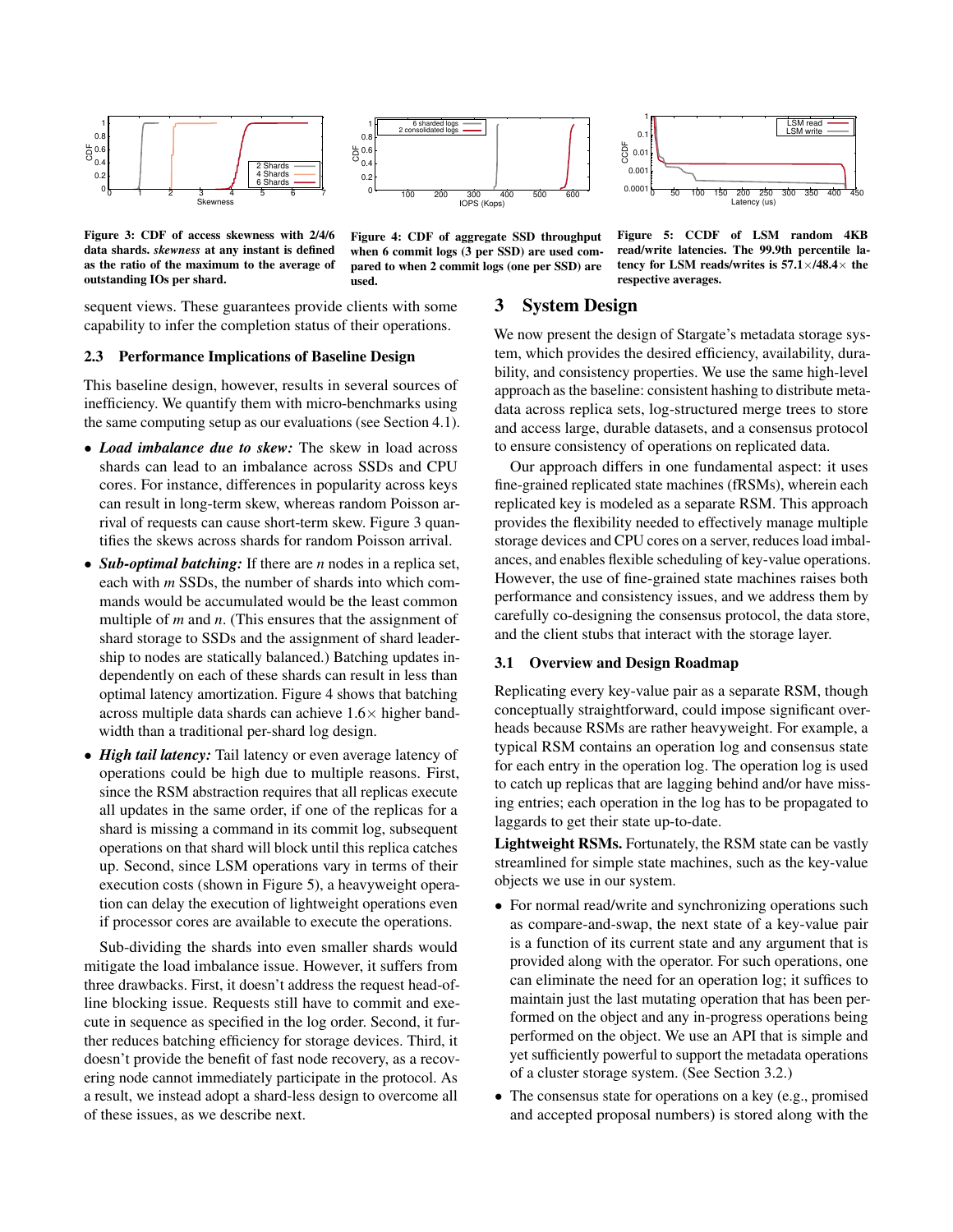key-value state in the LSM as opposed to requiring a separate data structure for maintaining this information. (See Section [3.3.1.](#page-5-0))

- A consensus protocol typically stores accepted but not yet committed values along with its committed state and commits an accepted value when consensus has been reached. Instead, our system speculatively executes the operations, stores the resulting value in a node's LSM, and relies on the consensus protocol to update this to the consensus value for the key in the case of conflicts. This further reduces the RSM state associated with each key. It also eliminates the need for explicit learn messages.<sup>[1](#page-4-1)</sup> (See Section [3.3.2.](#page-5-1))
- Similar to the Vertical Paxos approach [\[18\]](#page-12-4), leader election is performed on a per key-range granularity using a separate service (e.g., Zookeeper [\[13\]](#page-12-5) in our case).

Enabled optimizations. We co-design the consensus protocol and the LSM layer implementing the key-value store to realize per-key RSMs.<sup>[2](#page-4-2)</sup> This enables many optimization opportunities.

- *Consolidated LSM*: All the key-values replicated on a given node can be stored in a single LSM tree as opposed to the canonical sharded implementation that would require a separate LSM tree for each shard. The commit log of the unified LSM tree can be striped across the different storage devices, thus leading to more effective batching of I/O requests to the commit log.
- *Load balancing:* Per-key RSMs enable flexible and late binding of operation processing to CPU cores; a key-value operation can be processed on any core (as long as there is per-key in-memory synchronization to deal with concurrency) and durable updates can be performed on any SSD, leading to more balanced utilization of cores and SSDs.
- *Minimizing stalls:* By requiring ordering of operations only per-key, rather than per-shard, we can eliminate head-ofline blocking. Message loss and high-latency LSM operations do not impact the performance of ongoing operations on other keys, thus improving the tail latency of operations.
- *Low-overhead replication:* Each operation can be applied to just a quorum of replicas (e.g., two nodes in a replica set of three), thus increasing the overall throughput that the system can support. With coarse-grained RSMs, this optimization would result in a period of unavailability whenever a node fails, because new operations on a shard can only be served after stale nodes catch up on all previous operations on the shard. With fRSMs, lagging nodes can be updated on a per-key basis and can be immediately used as part of a quorum.

Challenges. The per-key RSM approach, however, comes with certain performance and consistency implications that we outline below.

- *Overhead of per-key consensus messages:* A coarse-grained RSM can elect a leader for a given shard and avoid the use of prepare messages for mutating operations performed on any key in the shard. In contrast, with per-key RSMs, a node would have to transmit a per-key prepare message if it had not performed the previous mutating operation on that key. Fortunately, node downtimes are low in managed environments such as ours, and a designated home node coordinates most operations on a key. We quantify the overhead associated with this using failure data collected from real deployments.
- *Reasoning about the completion status of old operations:* As discussed earlier, a coarse-grained consensus protocol such as Viewstamped Replication can discard operations initiated but not completed within a view. With fRSMs, one could perform such a view change on a per-key basis, but this would imply additional overheads even for non-mutating operations. We limit these overheads to only when a key might have outstanding incomplete operations initiated by a previous leader. (See Section [3.3.3.](#page-6-0))

### <span id="page-4-0"></span>3.2 Operation API and Consistency Semantics

Operations supported: Our key-value store provides the following operations: *Create* key-value pair, *Read* value associated with a key, *Compare-and-Swap (CAS)* the value associated with a key, and *Delete* key. The *CAS* primitive is atomic: provided a key  $k$ , current value  $v$ , and a new value  $v'$ , the keyvalue storage system would atomically overwrite the current value  $\nu$  with new value  $\nu'$ . If the current value of key  $k$  is not *v*, then the atomic *CAS* operation fails. Note that *Create* and *Delete* can also be expressed as *CAS* operations with a special value to indicate null objects.

We note that the *CAS* operation has a consensus number of infinity according to Herlihy's *impossibility and universality hierarchy* [\[12\]](#page-12-6); it means that objects supporting *CAS* can be used to solve the traditional consensus problem for an unbounded number of threads and that realizing *CAS* is as hard as solving consensus. Further, Herlihy's work shows that objects supporting *CAS* are more powerful than objects that support just reads and writes (e.g., shared registers [\[1\]](#page-12-7)) or certain read-modify-write operations like fetch-and-increment.

We do not support blind writes, i.e., operations that merely update a key's value without providing the current value. Since all of our operations are *CAS*-like, we can provide atmost-once execution semantics without requiring explicit perclient state as in RIFL [\[19\]](#page-12-8). Further, most of our updates are read-modify-write updates, so it is straightforward to express them as *CAS* operations.

Consistency model: Apart from linearizability, we aim to provide two consistency properties to simplify reasoning

<span id="page-4-1"></span><sup>&</sup>lt;sup>1</sup>It is worth noting that the optimization of piggybacking learn messages with subsequent commands is difficult to realize in fine-grained RSMs as a subsequent operation on the same key might not be immediate.

<span id="page-4-2"></span> $2$ Since we integrate the RSM consensus state into each key-value pair, we can reuse LSM APIs as well as its minor/major compaction mechanisms.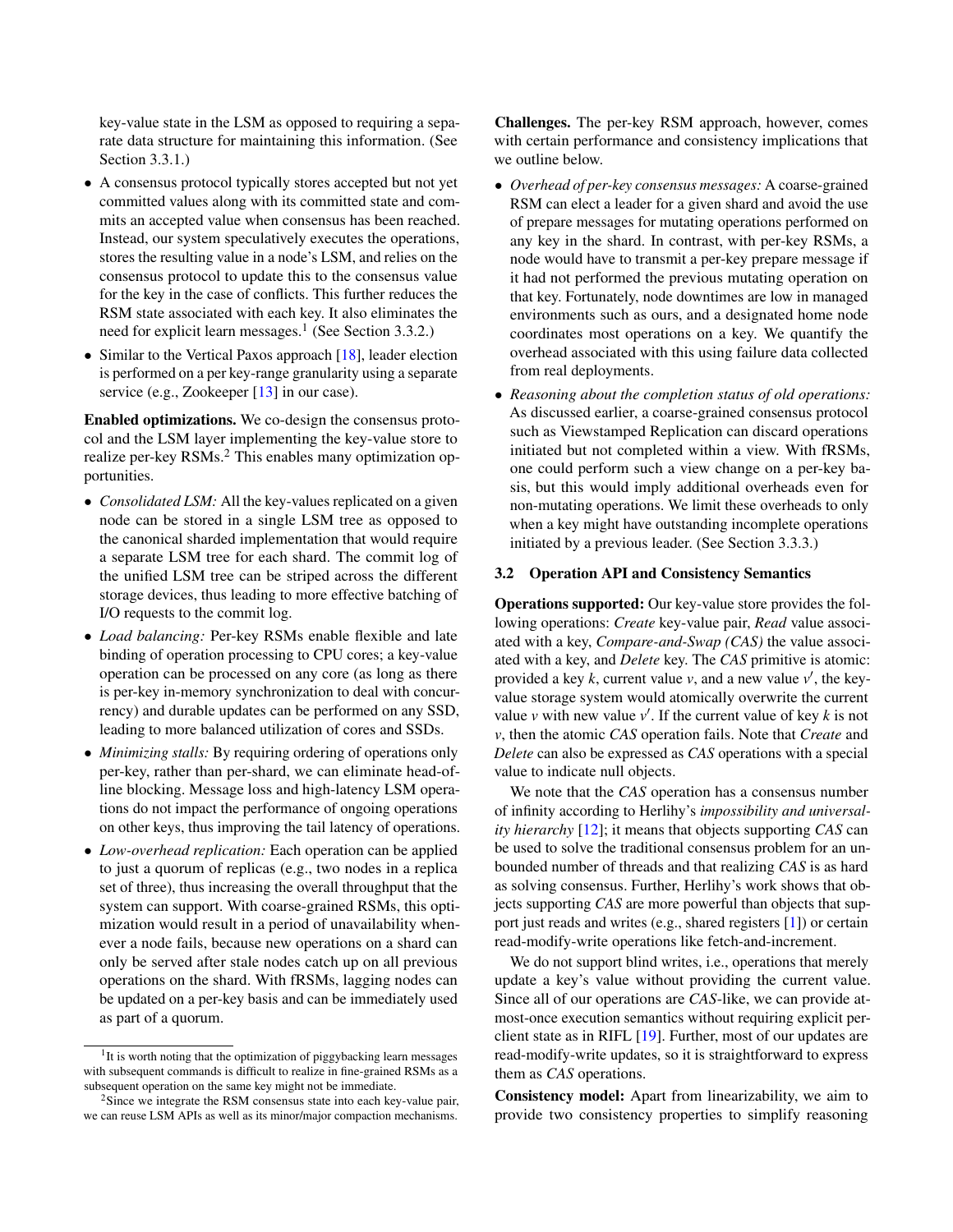about operation timeouts and failures.

- *Session ordering:* Client operations on a given key are performed in the order in which the client issues them. This property lets a client reason about the execution status of its outstanding operations.
- *Bounded delays:* Client operations are delivered to the metadata service within a bounded delay. This property lets other clients reason about the execution status of operations issued by a failed client.

Sections [3.3.2](#page-5-1) and [3.3.3](#page-6-0) describe how we implement linearizable *CAS* and *read* operations using a leader-based protocol. We provide session ordering using two mechanisms: (a) leaders process operations on a given key in the order in which they were received from a client, and (b) the *read* processing logic either commits or explicitly fails outstanding operations initiated by previous leaders (see Section [3.3.3\)](#page-6-0). Section [3.4](#page-7-1) describes how coarse-grained delay guarantees from the transport layer can help clients reason about the storage state of failed clients.

Our metadata service exposes single-key operation ordering semantics as opposed to supporting transactional semantics involving multiple keys. To support multi-key operations, one can implement a client-side transaction layer that includes a two-phase commit protocol and opportunistic locking [\[14,](#page-12-9) [32\]](#page-13-6). This is similar to what is required of a coarse-grained RSM system to support cross-shard multi-key transactions.

## 3.3 Operation Processing Logic

#### <span id="page-5-0"></span>3.3.1 Consensus State

Associated with each key is a *clock attribute* that stores information regarding logical timestamps and per-key state that is used for providing consistent updates. The clock attribute is stored along with a key-value pair in the various data structures (e.g., commit log, Memtable, and SSTables), and it comprises of the following fields.

- *epoch number* represents the generation for the key and is updated every time the key is deleted and re-created.
- *timestamp* within an epoch is initialized when the key is created and is advanced whenever the key's value is updated. The epoch number and the timestamp together represent a Paxos instance number (i.e., the sequence number of a command performed on a key-value object).
- *promised proposal number* and *accepted proposal number* associated with the key's value maintained by a given node; these represent consensus protocol state.
- *chosen bit* indicates whether the value stored along with the key represents the consensus value for the given epoch number and timestamp.

The clock attribute is a concise representation of the value associated with the key, and it is used instead of the value in quorum operations (e.g., quorum reads discussed in Section [3.3.3\)](#page-6-0). Since they are frequently accessed, the clock attributes alone are maintained in an in-memory *clock cache* to minimize SSTable lookups and optimize reads/updates.

## <span id="page-5-1"></span>3.3.2 CAS Processing

For implementing *CAS* operations, we use a variant of the traditional Multi-Paxos algorithm, wherein we co-design different parts of the system and customize the consensus protocol for our key-value store. First, we integrate the processing associated with the consensus algorithm and the key-value store. As an example of a co-designed approach, *accept* messages will be rejected both when the promise is insufficient and when there is a *CAS error*. Second, the nodes do not maintain per-key or per-shard operation logs, but instead, skip over missed operations and directly determine and apply the accepted value with the highest associated proposal number (with a possibly much higher timestamp). Third, the processing logic speculatively updates the LSM tree and relies on subsequent operations to fix speculation errors.

Client CAS updates are built using the clock obtained via the key read previously. With each read, a client also receives the current epoch (*e*) and timestamp (*t*) for the value. The client CAS update for the key would then contain the new value along with epoch  $e$  and timestamp  $t + 1$ . This is a logical CAS where the client specifies the new value for timestamp  $t+1$  having read the value previously at timestamp  $t$ . The request is routed to the leader of the replica group responsible for the key. It then performs the following steps.

- 1. Retrieve key's consensus state: The leader reads its local state for key *k* and retrieves the key's local clock. The clock provides the following values: the proposal number for a promise  $p_p$ , and the proposal number for the currently accepted value *pa*.
- 2. **Prepare request:** If  $p_p$  is for a prepare issued by a different node, then the leader generates a higher proposal number, sends prepare messages to other nodes, and repeats this process until it obtains promises from a quorum of nodes. The leader skips this step if  $p_p$  and  $p_a$  are the same and refer to proposals made by the leader.

Prepare handler: Each of the replicas, including the leader, acknowledges a *prepare* message with a promise to not accept lower numbered proposals if it is the highest prepare proposal number received thus far for the key. The replicas durably store the prepare proposal number as part of the key's clock attribute (i.e., in the commit log as well as the Memtable).

3. Accept request: The leader sends an *accept* message with the client-specified timestamp, i.e.,  $t + 1$ , the current epoch, and the proposal number associated with a successful prepare.

Accept handler: At each of the replicas, including the leader, the *accept* message is processed if the current timestamp associated with the key is still *t* and the proposal number is greater than or equal to the local promised pro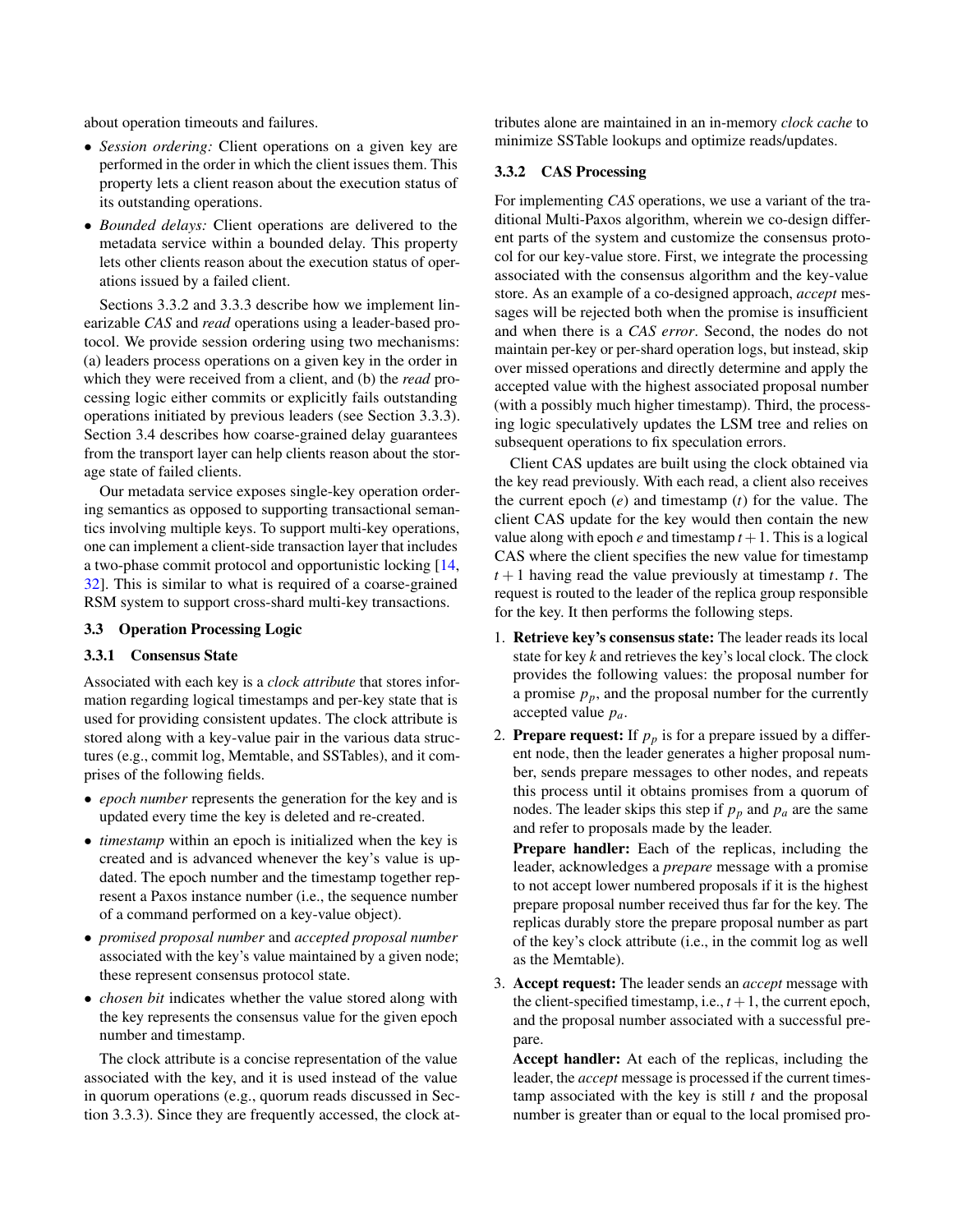posal number. If so, the key's value and the corresponding clock are recorded in the commit log and Memtable at each node. An *accept* request is rejected at one of the nodes if it has issued a promise to a higher proposal number or if the timestamp associated with the object is greater than *t*. In both cases, the replica returns its current value and the proposal number attached to it.

- 4. Accept response processing: The leader processes the accept responses in one of the following ways.
	- If a quorum of successful accept responses is received at the leader, the leader considers the operation to be completed and records a chosen bit on its Memtable entry for the key-value pair. It then reports success back to the client.
	- If the accept requests are rejected because the promise is not valid, then the leader performs an additional round of prepare and accept messages.
	- If the request is rejected because the (epoch, timestamp) tuple at a replica is greater than or equal to the clientsupplied epoch and timestamp, then a *CAS error* is sent to the client. Further, *accept* messages are initiated to commit the newly learned value and timestamps at a quorum of nodes.

The protocol described above is faithful to the traditional consensus protocols, but it is customized for our key-value application and the use of fine-grained RSMs. In our system, a client needs to wait for a previous write to complete before issuing a subsequent write. We discuss the equivalence with coarse-grained RSM in Appendix [A.4.](#page-15-0)

# <span id="page-6-0"></span>3.3.3 Read Processing

A read operation has to ensure the following properties upon completion: (a) the value returned should be the most recent chosen value for a given key, and (b) other previously accepted values with higher <epoch, timestamp> than the returned value are not chosen. The former requires the completion of in-progress *CAS* operations that are currently visible to the leader; this property is required for linearizability. The latter ensures that any other *CAS* operations that are in-progress but aren't visible will not be committed in the future; this is akin to a view change in the Viewstamped Replication protocol where operations that are not deemed complete at the end of a view are prevented from committing in a subsequent view.

To meet these requirements, read operations are processed in one of three different modes: *leader-only reads*, *quorum reads*, and *mutating quorum reads*. When the operation is routed to the leader, the leader checks whether it is operating in the *leader-only mode*, where all of its key-value pairs are up-to-date as a consequence of obtaining the chosen values for every key in the shard through a shard-level scan (described in Section [5.1\)](#page-10-0). If the check is successful, then the leader will serve the request from its Memtable or one of the SSTables. If the leader is not operating in the *leader-only mode*, then it has

to poll the replica set for a quorum and identify the most recent accepted value for a key (i.e., perform a *quorum read*). If this value is not available on a quorum of nodes, the leader has to propagate the value to a quorum of nodes (i.e., perform a *mutating quorum read*). Further, if there is an unreachable replica that might have a more recent accepted value, then the *mutating quorum read* performs an additional quorum-wide update to just the timestamp to prevent such a value from being chosen. Note that the consensus state can help determine the possibility of an update languishing in a failed/partitioned node; at least one node in a quorum set of nodes should have an outstanding promise to the failed/partitioned node, and the *read* protocol can detect this condition using a quorum operation.

We now provide additional details regarding *quorum reads* and *mutating quorum reads*. A leader not operating in *leaderonly mode* satisfies a *read* request using the following steps.

- 1. Quorum read request: The leader sends the *read* request to other nodes in the replica set. Each node responds with the clock attribute associated with its local version of the key-value pair.
- 2. Quorum read response: The leader then examines the received clock attributes and checks whether any of them have a <higher epoch, timestamp> compared to the leader's clock and whether a quorum of nodes is reporting the most recent value. If the leader does not have the value associated with the highest epoch and timestamp, it obtains the value from one of the nodes reporting the most recent value. If a quorum of nodes reports not having this value, the leader propagates this value to other nodes in the quorum.
- 3. Check for outstanding accepted values: The leader then examines the received clock attributes and checks whether any of them contain a promise that satisfies the following two conditions: (1) the promise is greater than or equal to the highest proposal number associated with an accepted value, and (2) the promise is made to a node that did not respond with a clock attribute.
- 4. Update timestamp to quench outstanding accepts: If such a promise exists, then the read will perform an additional round of updates to a quorum. Let  $p_p$  be the promise associated with an unreachable node, and let *v*, *e*, and *t* be the value, epoch, and timestamp associated with the highest accepted proposal. The leader issues prepare commands to the replica nodes to obtain a promise greater than  $p_p$ , and then sends accept commands to the replica nodes to update their value, epoch, and timestamp fields to *v*, *e*, and  $t + 1$ , respectively. The higher timestamp value prevents older *CAS* operations from succeeding.

The different modes for satisfying a read operation have progressively higher execution costs. In the common case, the *leader-only reads* can satisfy a read operation using local information and without communicating with the other replicas. The *quorum reads* are performed when the leader is not operating in *leader-only mode* immediately after a failover. In this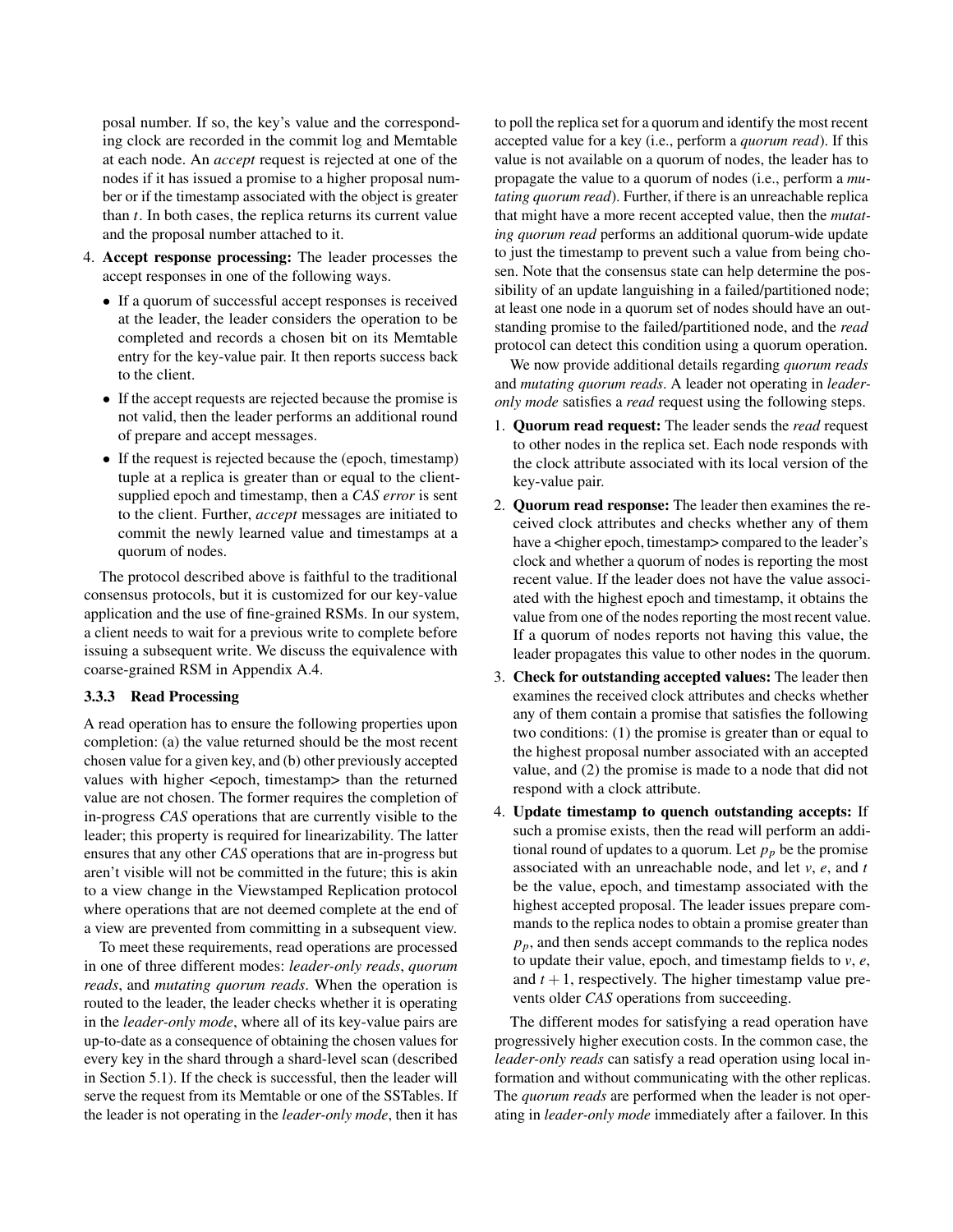case, the leader has to communicate with the other replica nodes in order to process the read request. If the most recent accepted value is not available on a quorum or if there is evidence of an unreachable node with an outstanding promise, then we resort to *mutating quorum reads* that not only incurs additional communication rounds to the replicas but also pays the overhead of writes to stable storage in order to record the updated value and timestamp. Fortunately, a *mutating quorum read* is needed only after failover and when there is an unreachable node that has obtained a promise to update the given key-value pair. Further, this is invoked only for the very first operation on the key after the failover; subsequent reads can be processed locally by the leader. This escalation of operating modes means that we incur the additional overheads associated with our use of fine-grained RSMs (e.g., per-key prepare messages and per-key timestamp updates) only in a limited number of cases.

#### <span id="page-7-1"></span>3.4 Bounded Transport Processing

The logic outlined above allows reads to either commit or explicitly fail outstanding operations that have been received and processed by any member of the replica group. We now enhance our system to provide time bounds on the delay for propagating a command from the client to a replica node. This allows clients to also reason about the execution status of commands recently initiated by some other client in the system (e.g., the previous instance of a VM that failed unexpectedly).

*CAS* operations are tagged with the time at which they are initiated by the Stargate code. The leader ensures that it finishes processing the *CAS* operation within a bounded time of *T* seconds. If the time bound expires and the leader had failed to initiate any accept messages to process and propagate the new value, then it simply drops the request and returns a timeout message. As a consequence of this time bound, a *read* operation that is issued *T* seconds after an update will encounter one of the following cases: the prior update has been committed; the prior update was accepted at a subset of the nodes, in which case the read will commit it; or prior update is not at any of the responsive replicas, in which case the read will prevent the prior update from committing. The *read* can thus determine the execution status of the prior update, and repeated reads will return the same consistent value in the absence of other concurrent updates.

This bounded-time guarantee assists in handling failover of application code, migration of virtual disks across Stargate instances, and other tasks. For example, the cluster management software can delay the failover of applications until the time bound has expired to ensure that they are not affected by spurious races. For the Stargate systems code, such as that of virtual disk migration logic where stalls are not appropriate, clients directly invoke *mutating quorum read* to abort any in-flight operations from the old site until the time bound has expired.

The use of time bounds is similar in spirit to that of leases in a distributed system, and the concerns associated with the use of an implicit global clock being mitigated by the following two considerations. First, the clients of the key-value store are the block storage management services that run on the same set of nodes as the distributed key-value store and thereby share the same set of local clocks on each node. Second, in a local area enterprise cluster, time synchronization protocols such as NTP/PTP can achieve sub-millisecond time synchronization accuracy whereas the time bounds that we provide are in the order of seconds (which is consistent with the disk timeout values in operating systems/file systems).

# 4 Evaluation and Deployment Measurements

Our evaluations comprise of four parts. First, we characterize the metadata service using representative traces from customer clusters. Second, we show the performance benefits of using fine-grained RSMs by comparing with an implementation of a coarse-grained RSM (i.e., cRSM) approach described in Section [2.](#page-1-1) We perform these evaluations in a controlled testbed setting that runs just the metadata service and not the rest of the cluster block storage system. Note that the controlled environment has the same failure rate, request read/write ratio, and key popularity distribution that we observed in practice. Third, we present the performance of our metadata service as part of complete system evaluations. We configure a cluster with client VMs and workload generators, measure the performance of our metadata service, and characterize the performance benefits of optimizations. Finally, we report performance numbers from real-world deployments.

## <span id="page-7-0"></span>4.1 Experiment Setup

Our evaluations are performed on typical enterprise onpremises clusters. Specifically, our controlled testbed is a 4 node cluster, where each node is a Supermicro 1U/2U server, enclosing E5-2680 v3/E5-2620 v4 processors, 64GB/128GB DDR4 memory, two Intel DC P3600 NVMe SSDs, and a dual-port 10Gbps Intel X710 NIC. We perform the remaining evaluations on similar hardware, but at a larger scale across a large number of customer clusters. Appendix [B.1](#page-15-1) presents details of the LSM configurations that we use in practice. The replication factor for a key is three in all experiments.

# 4.2 Metadata Workload Characterization

We present metadata measurements from 980 custom clusters (Figure [20](#page-16-0) in Appendix [B.2\)](#page-15-2). Generally, each cluster contains 3 to 30 nodes and uses 24.7TB block storage on average. The three metadata components (vDisk block, ExtentGroupID, and ExtentId) have sizes that are 0.02%, 0.06%, and 0.01% of the physical storage, respectively. Note that the size of both block storage and metadata store will reduce when deduplication and compression are enabled.

Next, we characterize the metadata workload in terms of read/write ratio, value size distribution, and key access popularity, by taking continuous snapshots from three custom clusters, where each cluster has at most 16 nodes. We make the following observations. First, unlike other previous key-value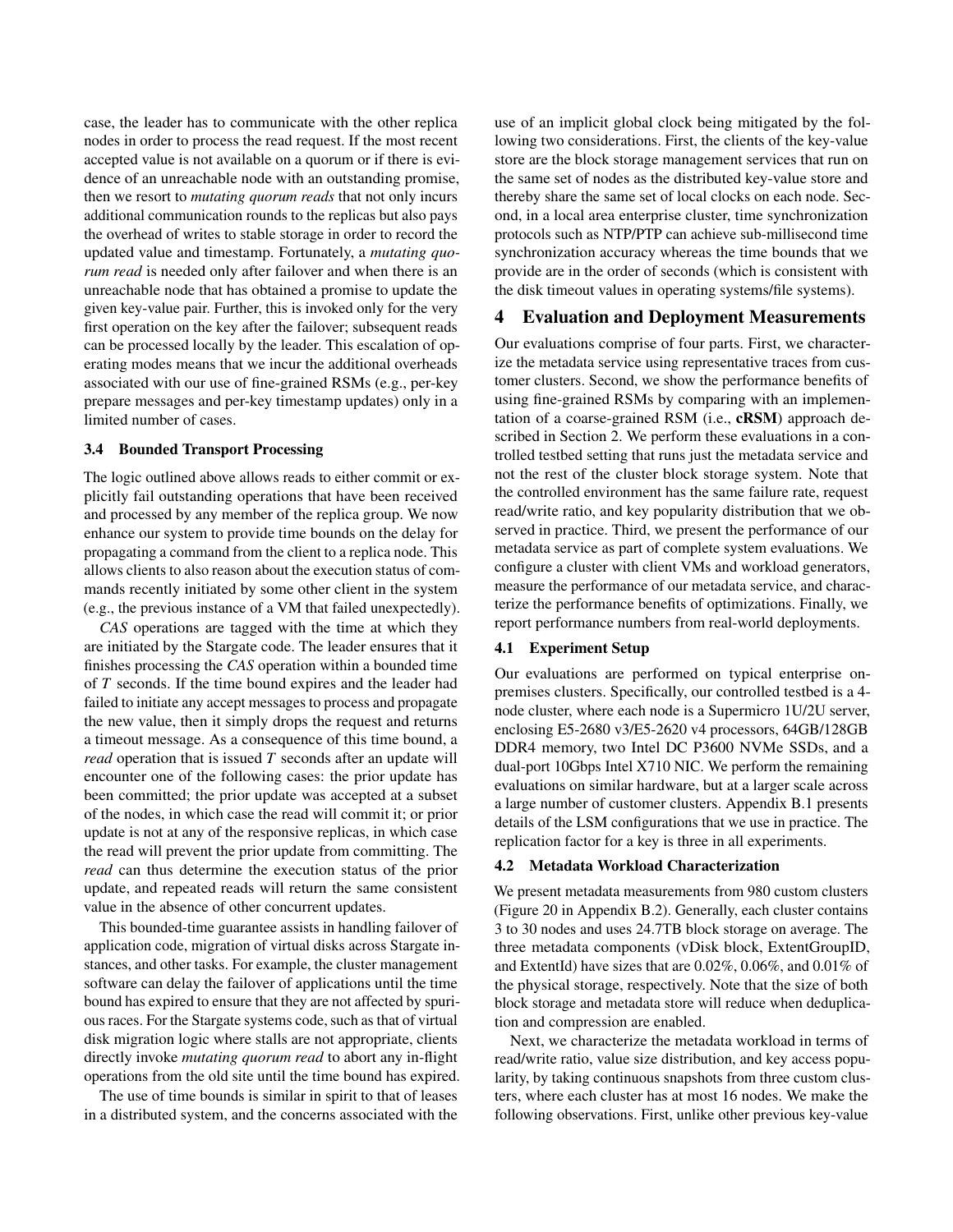<span id="page-8-0"></span>

Figure 6: Read/write ratio for 8 frequently accessed metadata tables.

<span id="page-8-1"></span>



Figure 7: Value size distribution of read/write requests. Key size is less than 100 bytes.



metadata tables for three customer clusters. The first three types of metadata are Zipf; we show their skewness factors. 120

vdisk block  $\begin{array}{|c|c|c|c|c|} \hline 0.99 & 0.99 & 0.99 \\ \hline \text{erstrat id} & 0.80 & 0.80 & 0.85 \\ \hline \end{array}$ extent id  $\begin{array}{|c|c|c|c|c|c|c|c|} \hline 0.80 & 0.80 & 0.85 \ \hline \end{array}$ extent group id 0.60 0.55 0.50<br>extent phy\_state Uniform Uniform Uniform

Table 1: Key access popularity of four different

extent phy\_state

Cluster1 | Cluster2 | Cluster3



Figure 8: Latency v.s. throughput under the skewed workload for multiple shards.

Figure 9: Latency v.s. throughput under the uniform workload for multiple shards.

store workload profiles studied under social networks/web settings [\[21,](#page-12-10)[24\]](#page-13-7), our metadata service presents various read/write ratios ranging from write-only loads for various system logs to read/write intensive ones for various filesystem metadata items (see Figure [6\)](#page-8-0). Second, the read/write requests are dominated by small values, say less than 512B (see Figure [7\)](#page-8-0). In fact, about 80% of reads and writes involve values that are less than 200 bytes in size. Further, requests that involve more than 1KB value sizes are about 1.0% of the reads/writes. Finally, there exist various access patterns in our metadata service. As shown in Table [1,](#page-8-0) some metadata shows highly skewed key/value accesses, while others have low skewness or even present uniform access patterns.

## 4.3 Benefits of Fine-grained RSMs

We now evaluate the performance benefits of fRSMs using streamlined deployments that run just the metadata service on physical nodes (as opposed to client VMs). No client workloads are executing on service nodes. We use a workload generator and configure it to issue a similar request pattern as our most frequently accessed metadata that has 43% reads and 57% writes, value size of 512B, and a Zipf distribution with skewness factor of 0.99. We also consider a uniform access case (i.e., random access pattern) as an additional workload. We inject faults into the leader using failure rate observed in the wild (Section [4.5\)](#page-9-0). We evaluate fRSM and cRSM in terms of both latency and throughput.

Higher throughput. We set up a three-node replica group with twelve data shards, running across two SSDs and twelve CPU cores. In the case of cRSM, each node is a leader for four shards, each shard allocated a separate core, and six shards share each SSD. In the case of fRSM, there is a consolidated commit log striped across the two SSDs, and each operation is dynamically scheduled to a CPU core. We consider cRSM configured to perform batched commit using different batch

Figure 10: Maximum throu. for the skewed workload as we the number of cores.

sizes. fRSM achieves  $5.6 \times$  and  $2.3 \times$  higher throughputs over cRSM (with batch size of 128) for skewed and random cases, respectively (see Figures [8](#page-8-1) and [9\)](#page-8-1). This is because fRSM (1) allows requests accessing different keys to be reordered and committed as soon as they complete; (2) eliminates the computation cost associated with scanning the RSM log to identify and retry uncommitted entries; (3) avoids unnecessary head-of-line blocking caused by other requests; (4) achieves better load balance across SSDs and cores even in skewed workloads. The first three benefits can be observed even in the single shard case (Figures [11](#page-9-1) and [12\)](#page-9-1), while the next experiment further examines the load balance benefits.

Better load balancing. To examine the load-balancing benefits of fRSM , we again consider a three-node replication group with twelve data shards but vary the number of CPU cores used to process the workload. We consider the skewed workload, and we configure cRSM to use a batch size of 64. We then measured the maximum throughputs achieved and the average/p99 latency of operations when we achieve the maximum throughput (see Figures [10](#page-8-1) and [13\)](#page-9-1). fRSM provides a  $1.9\times, 4.1\times, 6.1\times, 11.0\times$  throughput improvement and  $1.9\times$ ,  $2.4 \times$ ,  $3.3 \times$ ,  $5.3 \times$   $(1.3 \times$ ,  $2.5 \times$ ,  $3.3 \times$ ,  $4.9 \times$ ) avg(p99) latency reduction as we increase the number of cores from 1 core to 2, 4, 6, and 12 cores, respectively. The performance of cRSM, on the other hand, does not improve with more than two provisioned cores. This is because, under load skews, fRSM allows balanced and timely execution of operations on different key-based RSMs, while cRSM has to commit requests in the RSM log sequentially and is subject to skews and head-of-line blocking.

#### 4.4 Performance of Commercial Offering

We now evaluate the fRSM approach when implemented inside a commercial product providing a cluster-wide storage abstraction. This introduces many additional overheads as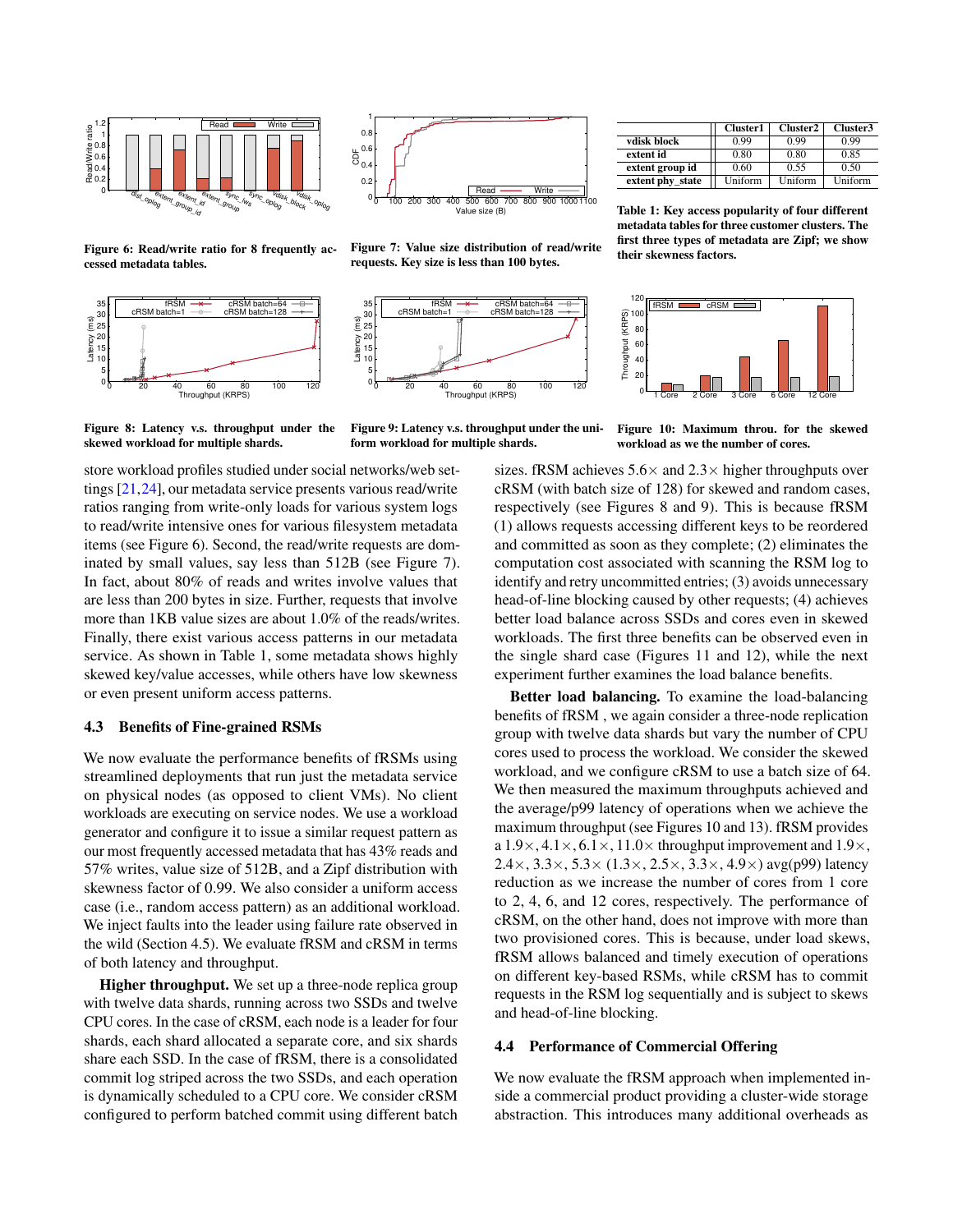<span id="page-9-1"></span>

Figure 11: Latency v.s. throughput under the skewed workload for a single shard.

<span id="page-9-2"></span>



Figure 12: Latency v.s. throughput under the uniform workload for a single shard.





Figure 13: Average/p99 latency for the skewed workload as we increase the number of cores.



Figure 14: Latency versus throughput for reads and writes inside a Stargate cluster.

Figure 15: Operations requiring a multi-phase protocol when the leader has no chosen value.

Figure 16: Throughput for the skewed workload varying the fraction of multi-phase operations.

the metadata service is executed inside a controller virtual machine, there is virtualized access to the network, and storage/CPU resources are shared with the rest of the cluster management system as well as client VMs.

We use an internal three-node cluster to evaluate fRSM and use an in-house workload generator that mimics various types of client VM behavior. Figure [14](#page-9-2) reports the performance. The node is able to support peak throughputs of 121.4KRPS and 57.8KRPS for reads and writes, respectively. Under a low to medium request load, the average latency of reads and writes is 0.63ms and 1.83ms, respectively. In the appendix, we provide additional measurements of the internal cluster that quantify the benefits of using a gradation of read execution modes and utilizing the appropriate read variant for a given key. Overall, the throughput performance of fRSM inside the commercial offering is in the same ballpark as the stand-alone evaluation, but the access latency is significantly higher due to various queueing delays and interference with other storage operations that are concurrently performed by the VMs and the cluster management software.

## <span id="page-9-0"></span>4.5 Measurements from Real-world Deployments

High availability. We collect failure data over a two-week period (from 2018/09/12 to 2018/09/25) from about 2K customer clusters. On average, there are 70 software detached events (due to unanswered heartbeat messages) and 26 hardware failures (e.g., a disk being corrupted/dead) per day, respectively. Crucially, our measurements show that a recovering node is able to integrate itself into the metadata service within 30 seconds irrespective of the number of key-value operations that might have been performed when it was down. Appendix [B.4](#page-15-3) reports detailed failure handling performance. The reason for this fast recovery is that a recovering node only replays the operations in its commit log before it can participate in the consensus protocols. Each key accessed subsequently would allow the recovering node to update just that particular key-value state given the fine-grained nature of the RSMs in our system. The node can also lazily update the remaining key-value state in the background, and we observe that our system does so in about 630secs on average. In other words, the fRSM approach speeds up node integration significantly by more than 20x.

Multi-phase operations. The primary overhead associated with fRSM is the need for one or more additional rounds of protocol messages when a leader invokes an operation on a key that was previously mutated through a different leader. cRSM also incurs leadership change overheads, but they are at a shard-level, whereas fRSM incurs the overheads on a perkey basis. We quantify how often this happens in practice by measuring the fraction of instances where a leader does not have the chosen bit set and has to perform additional protocol phases. Figure [15](#page-9-2) shows that fRSM incurs additional overheads for less than 1% of the key accesses in more than 90% of the cluster snapshots. We then performed an analysis of how the fRSM throughput degrades as we vary the number of accesses requiring multi-phase operations given the skewed workload discussed earlier. Figure [16](#page-9-2) shows that, even though the throughput of fRSM degrades in our controlled testbed, fRSM's throughput is still higher than that of cRSM's even when 100% of the operations require multiple phases.

Cluster throughputs. We report the node/cluster throughput of the metadata layer from real deployments. Figure [17](#page-10-1) shows the cluster throughput, where (1) every point represents a cluster data point; (2) the left y-axis represents both the throughput as well as the number of Paxos state machines that are executing per second (since every operation corresponds to a Paxos instance of a key-value pair); (3) the right y-axis is the number of nodes in the cluster. It varies from 3 nodes to a maximum of 33 nodes in the cluster; (4) the red line represents the throughput measurements per node. We can observe that our metadata layer can scale from a few thousand state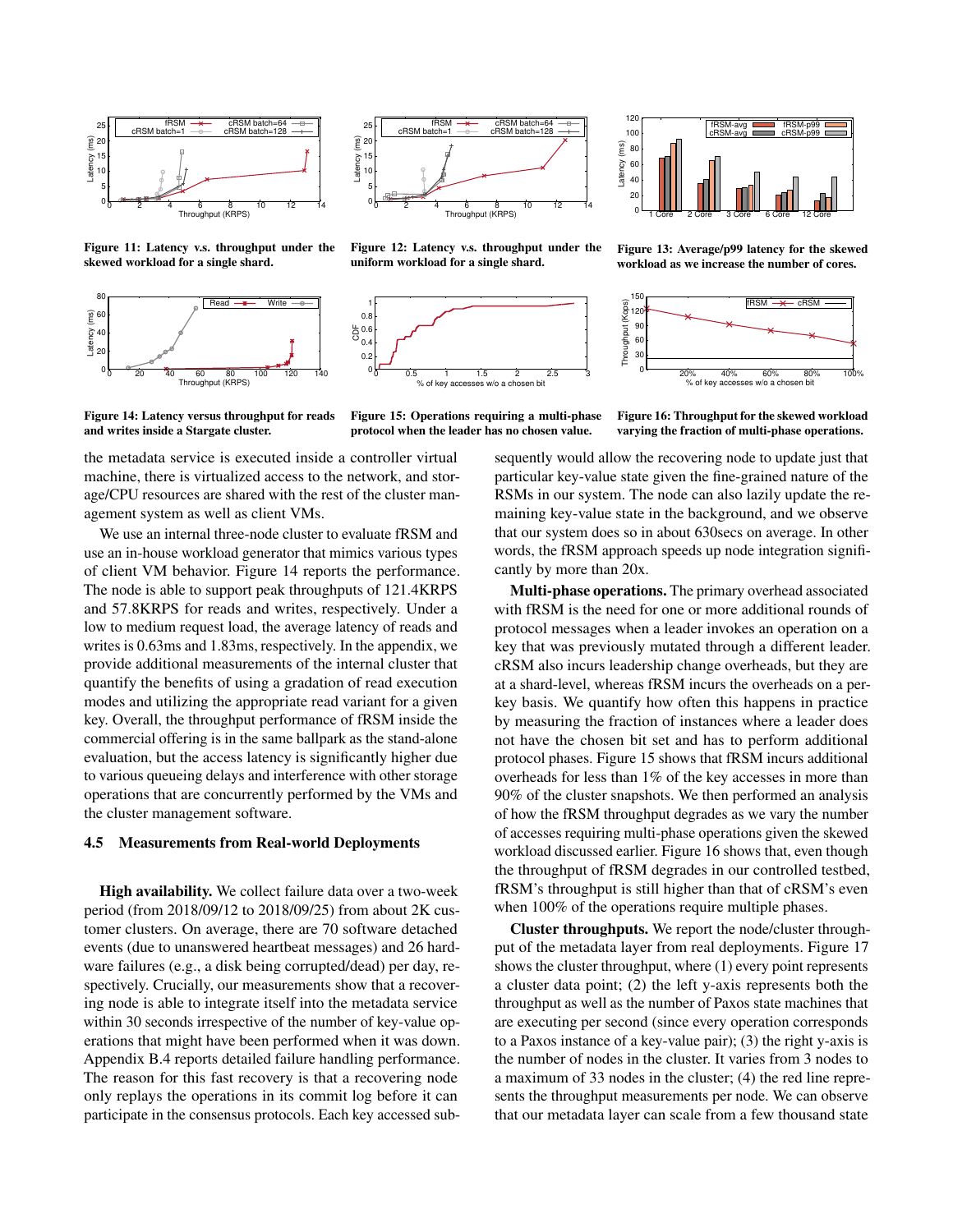<span id="page-10-1"></span>

Figure 17: Cluster-level and node-level throughput for the metadata layer in the custom cluster.

machine invocations to about 393K state machine invocations per second across the cluster. The cluster with the maximum number of cluster-level operations had eight nodes, and the per-node throughput is ∼59K operations per second, which is consistent with the stress tests performed on the internal cluster. Note that the peak system throughput for the other clusters could be higher, as our measurements are snapshots of the data and the observed throughput is a function of the offered load.

# 5 Deployment-based Experience

From our experience developing the Metadata store and troubleshooting issues faced by our customers, we have not only improved the robustness of the system but also have learned a number of non-obvious lessons.

# <span id="page-10-0"></span>5.1 Fault Tolerance

Stargate provides highly-available block storage, and we describe how the metadata layer handles various cluster failures.

Transient failure. This is a typical failure scenario where the failed node recovers within a short period, e.g., a node taken offline for upgrades. When the node is the leader of a replica group, one of the other replicas will elect itself as the leader. The new leader initially processes reads and writes using quorum operations instead of transiting into *leaderonly mode* (since *scan* is an expensive operation). The system keeps track of newly created SSTables on the leader and ensures these newly created SSTables are not compacted with older ones. This guarantees that new updates are segregated from older ones. When the failed node recovers, it elects itself as the leader of the replica group, provided it is the natural leader of the shard. We then transfer the newly created SSTables to the recovered node to enable it to catch up on lost updates and enter *leader-only mode* after it does so. If a significant period of time has elapsed without the failed node recovering (e.g., 30 minutes in our current system), the current leader attempts to transition to *leader-only* mode. For this, it has to *scan* the entire keyspace, by performing batched quorum reads or mutating quorum reads as necessary, to discover the up-to-date state for all keys in its shard.

Correlated or group failure. Generally, this is an uncommon event but will happen when (1) the rack UPS (uninterruptible power supply) or rack networking switch goes down; (2) the cluster undergoes planned maintenance. We apply a rack-aware cluster manager, where Stargate creates different location independent failure domains during the cluster creation and upgrade phases. Upon metadata replication, based on the replication factor (or fault tolerance level), we place replicas across different failure domains to minimize the probability that the entire metadata service is unavailable.

Optimization. It is worth noting that the choice of the LSM tree as a node's local data storage is beneficial in optimizing the handling of failures. With appropriate modifications to the LSM tree, we are able to keep the newly created data segregated. It also helps optimize the transfer of state to new nodes that are added to the replica set (to restore the replication factor in the case of persistent failures) by enabling the bulk transfer of SSTable state to the new nodes. Further, our system has a background process that periodically checks the integrity of stored data and re-replicates if necessary. This accelerates the recovery process. If a node goes down for a while, the system starts a dynamic healing approach that proactively copies metadata to avoid a two-node failure and unavailability.

#### 5.2 Addition/Removal of Nodes

Recall that, in Stargate's metadata store, keys are spread across nodes using consistent hashing. Since we apply every update for a key to only a quorum of the key's replicas to maximize system throughput, the addition of nodes to the cluster must be handled carefully. For example, consider the addition of node A (in between Z and B) to a 4 node cluster with nodes  $Z$ ,  $B$ ,  $C$ , and  $D$ . Say a key in the range  $(Z, A)$ has previously been written to only B and D, i.e., 2 out of the key's 3 replicas B, C, and D. Now, a read for that key could potentially return no value, since 2 of the key's 3 new replicas (A, B, and C) have no record of it.

To prevent such issues, we introduce a new node by temporarily increasing the replication factor for the keys assigned to it, until the node is caught up. Having a new node catch up by issuing Paxos reads for all of its keys is, however, terribly slow; this process has taken as long as 18+ hours at one of our customers! So, we also had to develop a protocol that enables a new node to directly receive a copy of relevant portions of other nodes' SSTables. Since a new node starts serving new operations while receiving LSM state in the background, we disable caching until the new node is caught up, so as to prevent inconsistency between in-memory and ondisk state. This bulk copy method is also used during the node removal process. Besides that, we place the removed node into a *forwarding state* such that replication requests won't be accepted, but local requests will be forwarded to another node. After affected token ranges are scanned and a quorum of the remaining nodes can respond to the request, the removed node is excised from the DHT ring.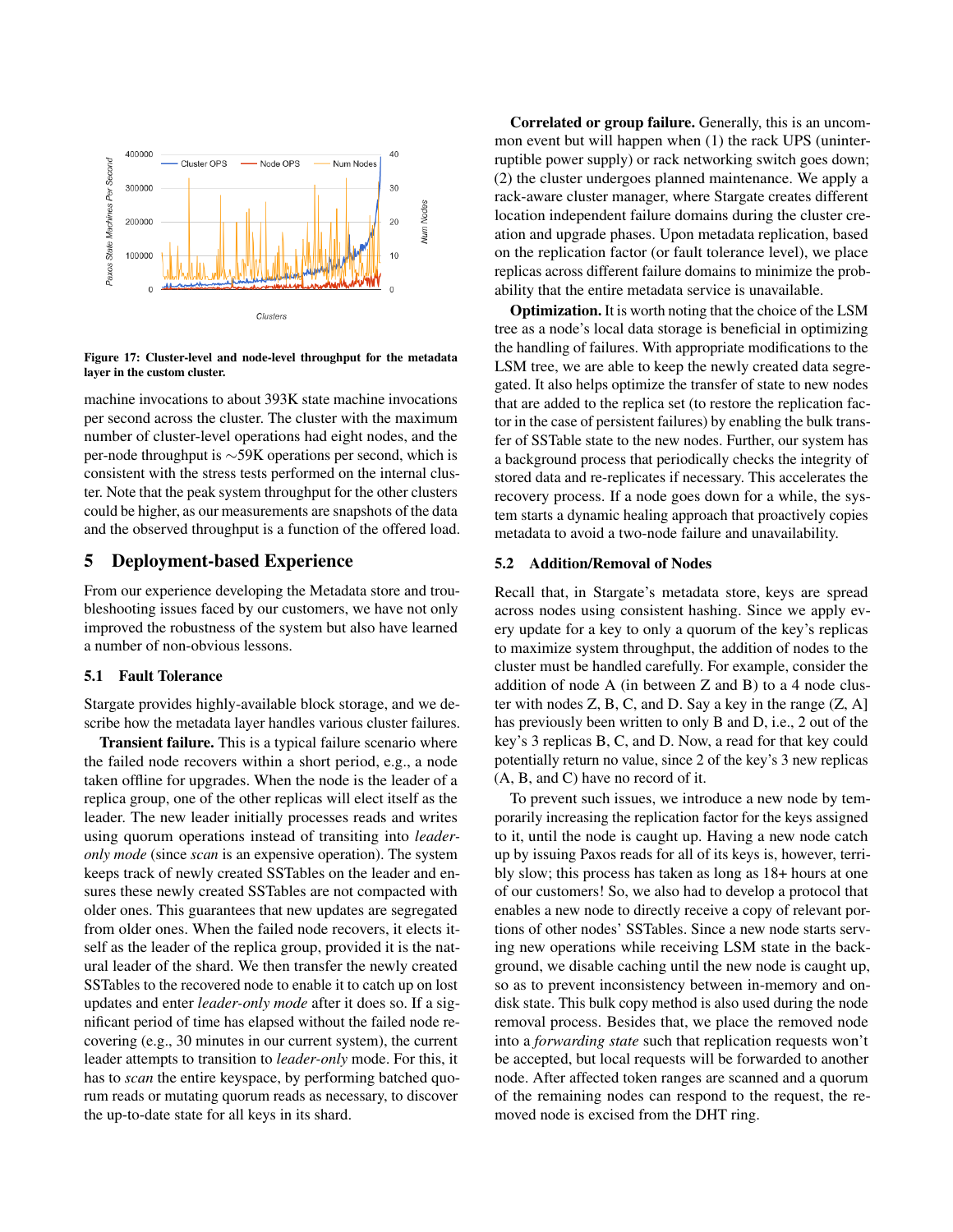# 5.3 Deletion of Keys

Consensus protocols such as Paxos are silent on the issue of deletion; it is assumed that Paxos state must be kept around forever. Therefore, when a key is deleted, correctly removing that key's Paxos state from all replicas proved to be tricky to get right for several reasons. (We describe our delete protocol in Appendix [A.2.](#page-14-0)) Even after all replicas commit to their LSMs a tombstone record indicating a key's deletion, we found that the key's old value could resurface for multiple reasons. Example causes include faulty SSDs failing to write an update to stable storage despite acknowledging having done so, or misbehaving clients issuing mutating reads with an epoch number lower than the key's epoch value when it was deleted, causing the old value to be re-propagated to all replicas. To avoid such scenarios, apart from using highquality SSDs, we set a key's tombstone record in the LSM to be deleted only 24 hours after the third record was created. Since we use the current time to pick epoch numbers, 24 hours is sufficiently large that clock skew cannot prevent epoch numbers from monotonically increasing.

# 6 Related Work

Our work is related to recent research efforts in consensus protocols, consistent storage systems, metadata management, relaxed consistency, and cluster storage.

Consensus protocols: To provide consistency in the presence of node faults, we use a consensus protocol that is an extension of protocols such as Multi-Paxos [\[16\]](#page-12-2), Viewstamped Replication  $[25]$ , and Raft  $[26]$ . The crucial difference is that we integrate request processing (which in our case is read/CAS/delete operations of a key-value store) with the consensus protocol logic. This approach allows us to realize finegrained replicated state machines that enable effective use of storage and compute units in a setting where they are scarce (since client VMs are co-located with the storage service).

We share the same insight as other replication protocols that reduce coordination by identifying operations that can be performed independently (e.g., Generalized Paxos [\[17\]](#page-12-11), EPaxos [\[23\]](#page-13-4)), but we use this insight to optimize the use of storage and computing on a server node. Our work is related to foundational algorithmic work on atomic distributed registers  $[1, 9]$  $[1, 9]$  $[1, 9]$ , but we support synchronization operations that have an unbounded consensus number (such as *CAS*).

Consistent storage systems: Our work is also related to recent work on various types of consistent key-value storage systems. Unlike Spanner [\[5\]](#page-12-13), RIFL [\[19\]](#page-12-8), FaRM [\[7\]](#page-12-14), and TAPIR [\[35\]](#page-13-8), our key-value store does not directly support transactions but rather limits itself to single key operations. Instead, it provides the atomic *CAS* primitive, which is used by the block storage management layer to make mutating updates and limited types of transactional operations. Our keyvalue store, however, provides bounded time operations and stronger ordering constraints that are required by legacy applications in virtualized settings. Its node-local data structures

are based on those of BigTable [\[4\]](#page-12-15) and HBase [\[11\]](#page-12-16), and we make some modifications to aid in fast failure recovery. Our consistent storage system is also related to MegaStore [\[2\]](#page-12-17), which provides per-row transactional updates using Paxos. Our approach integrates the Paxos algorithm with the keyvalue store logic in order to both enhance performance as well as provide stronger operation ordering guarantees.

Metadata management in P2P systems: Traditional DHTbased P2P storage systems (like DHash [\[6\]](#page-12-18), Pastry [\[28\]](#page-13-9), OceanStore [\[15\]](#page-12-19), Antiquity [\[33\]](#page-13-10), Ceph [\[34\]](#page-13-11)) provide a management layer that maps physical blocks to node locations. Such metadata is a read-only caching layer that only changes when nodes join/leave. However, our metadata service maintains mappings between physical and virtual blocks, which could frequently change under VM migration. Hence, our system has a stronger consistency requirement.

Relaxed consistency: Researchers have proposed a couple of relaxed consistency models to reduce request execution latency, especially for geo-replicated key-value storage. For example, Walter [\[30\]](#page-13-12) supports parallel snapshot isolation and conducts asynchronous replication. Within each site, it uses multi-version concurrency control and can quickly commit transactions that write objects at their preferred sites. COPS [\[22\]](#page-13-13) is a geo-replicated key-value store that applies causal consistency across the wide area. RedBlue [\[20\]](#page-12-20) defines two types of requests: blue operations execute locally and lazily replicate in eventually consistency manner; red operations serialize with respect to each other and require crosssite coordination. The metadata layer of our enterprise cloud storage has a linearizable requirement.

# 7 Conclusion

Enterprise clusters today rely on virtualized storage to support their applications. In this paper, we presented the design and implementation of a consistent metadata index that is required to provide a virtual disk abstraction. Our approach is based on using a distributed key-value store that is spread across the cluster nodes and is kept consistent using consensus algorithms. However, unlike other systems, our design uses fine-grained RSMs with every key-value pair represented by a separate RSM. Our design is motivated by the effective use of storage and computing on clusters that is achieved by flexible scheduling of unrelated operations. Our work tackles a range of challenges in realizing fine-grained RSMs and provides useful ordering guarantees for clients to reason about failures. We build and evaluate our system, compare it with coarse-grained RSMs in controlled testbed settings, and provide measurements from live customer clusters.

#### Acknowledgments

This work is supported in part by NSF grants CNS-1714508 and CNS-1563849. We would like to thank the anonymous reviewers and our shepherd, Rebecca Isaacs, for their comments and feedback.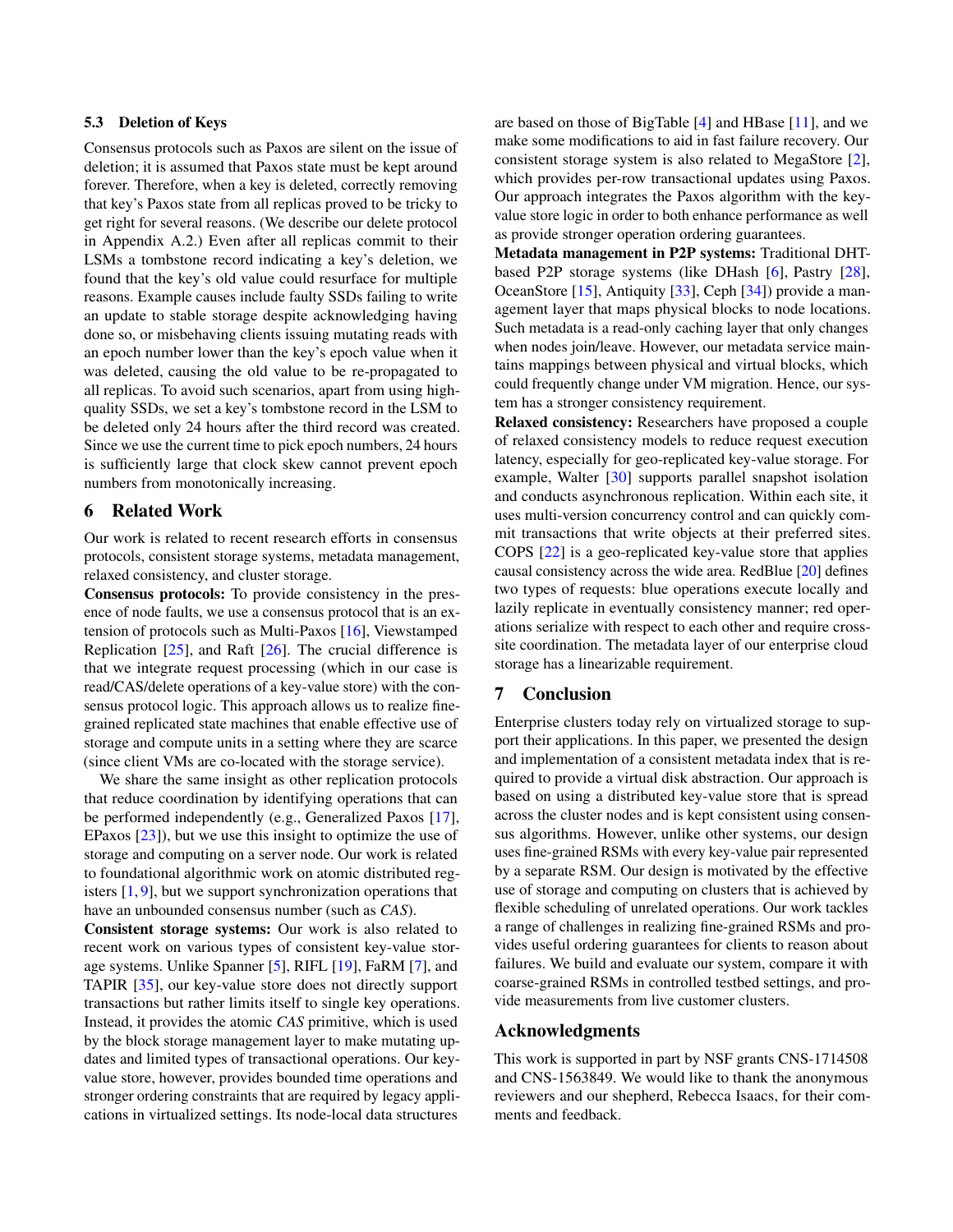# References

- <span id="page-12-7"></span>[1] Hagit Attiya, Amotz Bar-Noy, and Danny Doley. Sharing Memory Robustly in Message-Passing Systems. *Journal of the ACM*, 42(1):124–142, 1995.
- <span id="page-12-17"></span>[2] Jason Baker, Chris Bond, James C. Corbett, JJ Furman, Andrey Khorlin, James Larson, Jean-Michel Leon, Yawei Li, Alexander Lloyd, and Vadim Yushprakh. Megastore: Providing Scalable, Highly Available Storage for Interactive Services. In *Proceedings of the Conference on Innovative Data System Research*, 2011.
- <span id="page-12-3"></span>[3] Navin Budhiraja, Keith Marzullo, Fred B Schneider, and Sam Toueg. The Primary-Backup Approach. *Distributed systems*, 2:199–216, 1993.
- <span id="page-12-15"></span>[4] Fay Chang, Jeffrey Dean, Sanjay Ghemawat, Wilson C. Hsieh, Deborah A. Wallach, Mike Burrows, Tushar Chandra, Andrew Fikes, and Robert E. Gruber. Bigtable: A distributed storage system for structured data. In *7th USENIX Symposium on Operating Systems Design and Implementation*, 2006.
- <span id="page-12-13"></span>[5] James C. Corbett, Jeffrey Dean, Michael Epstein, Andrew Fikes, Christopher Frost, JJ Furman, Sanjay Ghemawat, Andrey Gubarev, Christopher Heiser, Peter Hochschild, Wilson Hsieh, Sebastian Kanthak, Eugene Kogan, Hongyi Li, Alexander Lloyd, Sergey Melnik, David Mwaura, David Nagle, Sean Quinlan, Rajesh Rao, Lindsay Rolig, Yasushi Saito, Michal Szymaniak, Christopher Taylor, Ruth Wang, and Dale Woodford. Spanner: Google's Globally-Distributed Database. In *10th USENIX Symposium on Operating Systems Design and Implementation*, 2012.
- <span id="page-12-18"></span>[6] Frank Dabek, M. Frans Kaashoek, David Karger, Robert Morris, and Ion Stoica. Wide-area Cooperative Storage with CFS. In *Proceedings of the Eighteenth ACM Symposium on Operating Systems Principles*, 2001.
- <span id="page-12-14"></span>[7] Aleksandar Dragojević, Dushyanth Narayanan, Miguel Castro, and Orion Hodson. FaRM: Fast Remote Memory. In *11th USENIX Symposium on Networked Systems Design and Implementation*, 2014.
- <span id="page-12-0"></span>[8] EMC. EMC Isilon OneFS: A Technical Overview, 2016.
- <span id="page-12-12"></span>[9] Burkhard Englert, Chryssis Georgiou, Peter M. Musial, Nicolas Nicolaou, and Alexander A. Shvartsman. On the Efficiency of Atomic Multi-reader, Multi-writer Distributed Memory. In *Proceedings of the 13th International Conference on Principles of Distributed Systems*, 2009.
- <span id="page-12-1"></span>[10] Gluster. Cloud Storage for the Modern Data Center: An Introduction to Gluster Architecture, 2011.
- <span id="page-12-16"></span>[11] HBase Reference Guide. [https://hbase.apache.](https://hbase.apache.org/book.html) [org/book.html](https://hbase.apache.org/book.html).
- <span id="page-12-6"></span>[12] Maurice Herlihy. Wait-free Synchronization. *ACM Transactions on Programming Languages and Systems*, 13(1):124–149, 1991.
- <span id="page-12-5"></span>[13] Patrick Hunt, Mahadev Konar, Flavio Paiva Junqueira, and Benjamin Reed. ZooKeeper: Wait-free Coordination for Internet-scale Systems. In *USENIX Annual Technical Conference*, 2010.
- <span id="page-12-9"></span>[14] Anuj Kalia, Michael Kaminsky, and David G Andersen. FaSST: Fast, Scalable and Simple Distributed Transactions with Two-Sided (RDMA) Datagram RPCs. In *12th USENIX Symposium on Operating Systems Design and Implementation*, 2016.
- <span id="page-12-19"></span>[15] John Kubiatowicz, David Bindel, Yan Chen, Steven Czerwinski, Patrick Eaton, Dennis Geels, Ramakrishna Gummadi, Sean Rhea, Hakim Weatherspoon, Westley Weimer, Chris Wells, and Ben Zhao. OceanStore: An Architecture for Global-scale Persistent Storage. In *Proceedings of the Ninth International Conference on Architectural Support for Programming Languages and Operating Systems*, 2000.
- <span id="page-12-2"></span>[16] Leslie Lamport. Paxos Made Simple. *ACM Sigact News*, 32(4):18–25, 2001.
- <span id="page-12-11"></span>[17] Leslie Lamport. Generalized Consensus and Paxos. Technical Report 2005-33, Microsoft Research, 2005.
- <span id="page-12-4"></span>[18] Leslie Lamport, Dahlia Malkhi, and Lidong Zhou. Vertical Paxos and Primary-Backup Replication. In *The ACM Symposium on Principles of Distributed Computing*, 2009.
- <span id="page-12-8"></span>[19] Collin Lee, Seo Jin Park, Ankita Kejriwal, Satoshi Matsushita, and John Ousterhout. Implementing Linearizability at Large Scale and Low Latency. In *Proceedings of the 25th Symposium on Operating Systems Principles*, 2015.
- <span id="page-12-20"></span>[20] Cheng Li, Daniel Porto, Allen Clement, Johannes Gehrke, Nuno Preguiça, and Rodrigo Rodrigues. Making Geo-replicated Systems Fast As Possible, Consistent when Necessary. In *Proceedings of the 10th USENIX Conference on Operating Systems Design and Implementation*, 2012.
- <span id="page-12-10"></span>[21] Hyeontaek Lim, Dongsu Han, David G. Andersen, and Michael Kaminsky. MICA: A Holistic Approach to Fast In-Memory Key-Value Storage. In *11th USENIX Symposium on Networked Systems Design and Implementation*, 2014.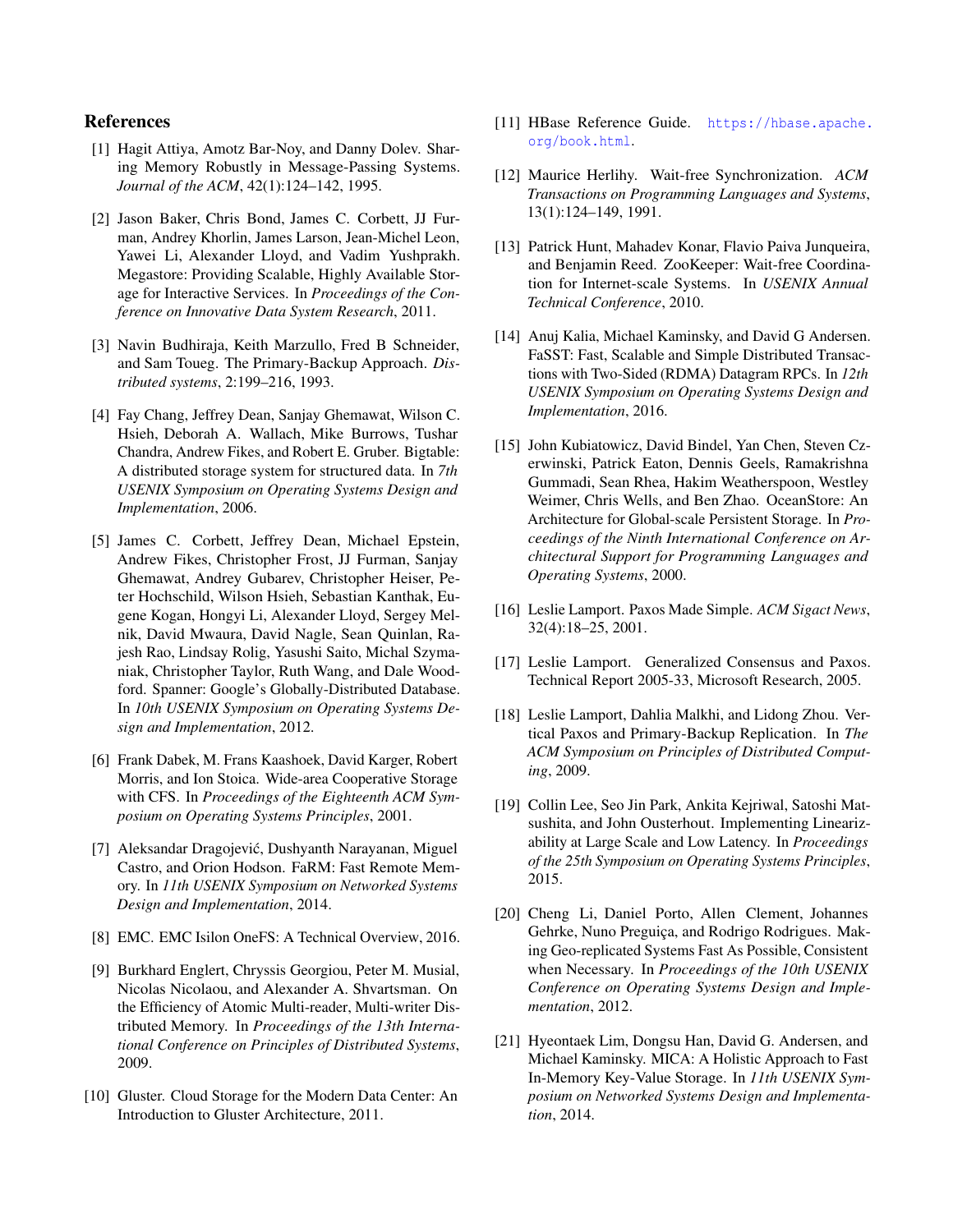- <span id="page-13-13"></span>[22] Wyatt Lloyd, Michael J. Freedman, Michael Kaminsky, and David G. Andersen. Don't Settle for Eventual: Scalable Causal Consistency for Wide-area Storage with COPS. In *Proceedings of the Twenty-Third ACM Symposium on Operating Systems Principles*, 2011.
- <span id="page-13-4"></span>[23] Iulian Moraru, David G Andersen, and Michael Kaminsky. There Is More Consensus in Egalitarian Parliaments. In *Proceedings of the Twenty-Fourth ACM Symposium on Operating Systems Principles*, 2013.
- <span id="page-13-7"></span>[24] Rajesh Nishtala, Hans Fugal, Steven Grimm, Marc Kwiatkowski, Herman Lee, Harry C. Li, Ryan McElroy, Mike Paleczny, Daniel Peek, Paul Saab, David Stafford, Tony Tung, and Venkateshwaran Venkataramani. Scaling Memcache at Facebook. In *Proceedings of the 10th USENIX Conference on Networked Systems Design and Implementation*, 2013.
- <span id="page-13-3"></span>[25] Brian M Oki and Barbara H Liskov. Viewstamped Replication: A New Primary Copy Method to Support Highly-Available Distributed Systems. In *Proceedings of the seventh annual ACM Symposium on Principles of distributed computing*, 1988.
- <span id="page-13-5"></span>[26] Diego Ongaro and John Ousterhout. In Search of an Understandable Consensus Algorithm. In *Proceedings of the USENIX Annual Technical Conference*, 2014.
- <span id="page-13-0"></span>[27] Ohad Rodeh and Avi Teperman. zFS - A Scalable Distributed File System Using Object Disks. In *Proceedings of the 20th IEEE/11th NASA Goddard Conference on Mass Storage Systems and Technologies*, 2003.
- <span id="page-13-9"></span>[28] Antony Rowstron and Peter Druschel. Pastry: Scalable, Decentralized Object Location, and Routing for Large-Scale Peer-to-Peer Systems. In *IFIP/ACM International Conference on Distributed Systems Platforms and Open Distributed Processing*, 2001.
- <span id="page-13-1"></span>[29] Frank Schmuck and Roger Haskin. GPFS: A Shared-Disk File System for Large Computing Clusters. In *Proceedings of the 1st USENIX Conference on File and Storage Technologies*, 2002.
- <span id="page-13-12"></span>[30] Yair Sovran, Russell Power, Marcos K Aguilera, and Jinyang Li. Transactional storage for geo-replicated systems. In *Proceedings of the Twenty-Third ACM Symposium on Operating Systems Principles*, 2011.
- <span id="page-13-2"></span>[31] Sun. Lustre File System: High-Performance Storage Architecture and Scalable Cluster File System, 2007.
- <span id="page-13-6"></span>[32] Stephen Tu, Wenting Zheng, Eddie Kohler, Barbara Liskov, and Samuel Madden. Speedy Transactions in Multicore In-Memory Databases. In *Proceedings of the Twenty-Fourth ACM Symposium on Operating Systems Principles*, 2013.
- <span id="page-13-10"></span>[33] Hakim Weatherspoon, Patrick Eaton, Byung-Gon Chun, and John Kubiatowicz. Antiquity: Exploiting a Secure Log for Wide-area Distributed Storage. In *Proceedings of the 2Nd ACM SIGOPS/EuroSys European Conference on Computer Systems*, 2007.
- <span id="page-13-11"></span>[34] Sage A. Weil, Scott A. Brandt, Ethan L. Miller, Darrell D. E. Long, and Carlos Maltzahn. Ceph: A Scalable, High-performance Distributed File System. In *Proceedings of the 7th Symposium on Operating Systems Design and Implementation*, 2006.
- <span id="page-13-8"></span>[35] Irene Zhang, Naveen Kr. Sharma, Adriana Szekeres, Arvind Krishnamurthy, and Dan R. K. Ports. Building Consistent Transactions with Inconsistent Replication. In *Proceedings of the 25th Symposium on Operating Systems Principles*, 2015.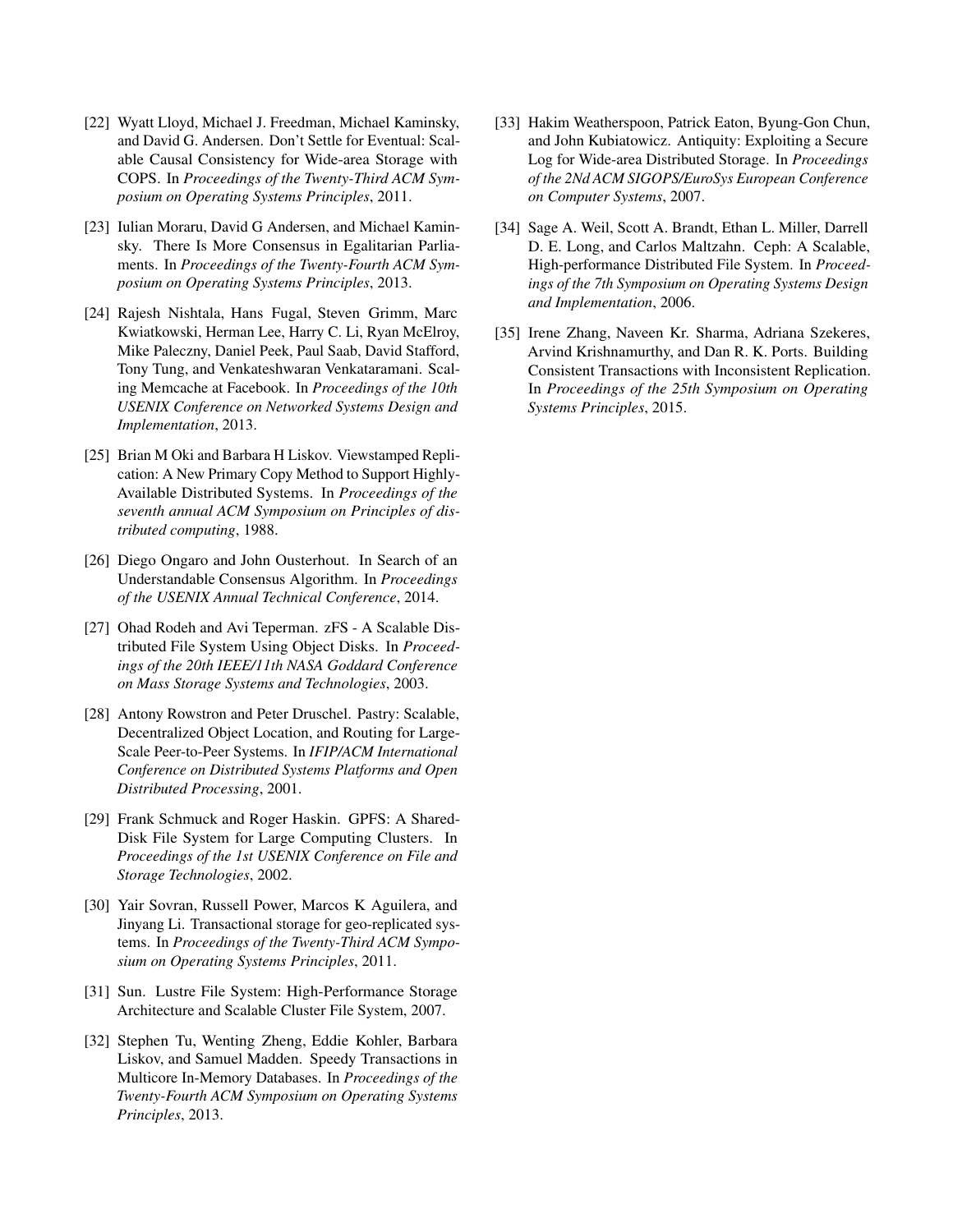# A More Details of fRSM

In this appendix, we present additional details regarding the design of our system.

# A.1 CAS and Read Algorithmic Description

<span id="page-14-1"></span>Algorithm 1 CAS procedure

1: procedure CAS\_CLIENT(*key*, *valnew*, *epochnew*,*tsnew*) 2:  $\langle val_{old}, CLOCAL \rangle \leftarrow lsm\_read(key)$ <br>3: **if**  $CLOCAL$ ,epoch  $\geq e$  *proch*<sub>new</sub> **then**3: **if** *CLOCK*.*epoch*  $\geq$  *epoch<sub>new</sub>* then<br>4: **if** *CLOCK epoch* = *epoch*<sub>new</sub>  $\delta$ 4: **if**  $CLOCK. epoch = epoch_{new}$  &  $CLOCK. chosen \neq 1$  then<br>5:  $val_{new} \leftarrow val_{old}$ 5:  $val_{new} \leftarrow val_{old}$ <br>6: **end if** 6: end if<br>7:  $err \leftarrow$ 7:  $err \leftarrow 1$ <br>8: **else if**  $CLO$ 8: else if *CLOCK*.*ts*  $\geq t s_{new}$  then<br>9. if *CLOCK ts* = *ts* & *Cl* 9: **if**  $CLOCK.ts = ts_{new} \& CLOCK. chosen \neq 1$  then 10:  $val_{new} \leftarrow val_{old}$ 10:  $val_{new} \leftarrow val_{old}$ <br>11 **end if** 11: **end if**  $\begin{array}{l} 11: \\ 12: \end{array}$  **err**  $\leftarrow$ 12:  $err \leftarrow 1$ <br>13: **end if** 13: end if<br>14: if  $CLO$ 14: **if** *CLOCK*.*p<sub>p</sub>* is not valid **then**  $\triangleright$  Issued by another node<br>15: *CLOCK.p<sub>p</sub>*  $\leftarrow$  *eet higher proposal(CLOCK.p<sub>p</sub>)</sub>* 15:  $\text{CLOCK.}$  $p_p \leftarrow \text{get\_higher\_proposal}(\text{CLOCK.} p_p)$ <br>16: Ism write(key CLOCK, epoch new, ts new) 16: *lsm*\_*write*(*key*,*CLOCK*, *epoch*\_*new*,*ts*\_*new*) 17: **for** *N* in Replica<sub>group</sub> **do**<br>18: *send prepare(key,Ci* 18: *send*\_*prepare*(*key*,*CLOCK*,*N*) 19: end for  $20:$  else<br> $21:$  1 21: **for** *N* in Replica<sub>group</sub> **do**<br>22: *send accent(key val.* 22: *send*\_*accept*(*key*, *valnew*,*CLOCK*, *epochnew*,*tsnew*,*N*)  $23:$  end for <br> $24:$  end if 24: end if<br>25: if  $err =$ 25: **if**  $err = 1$  **then**<br>26: **send** client 26: *send*\_*client*\_*reply*(*key*,*CASerror*) end if 28: end procedure 29: **procedure** CAS\_INTERNAL\_LEADER(*req*)<br>30: < key<sub>rga</sub>, val<sub>rga</sub>, CLOCK<sub>rga</sub> >= parse req 30:  $\langle key_{req}, val_{req}, \text{CLOCK}_{req} \rangle = parse\_request(\text{req})$ <br>31:  $\langle \text{CLOCK}_{local} \rangle \leftarrow \text{Ism\_read}(\text{key}_{req})$ 31:  $\langle CLOCK_{local}\rangle \leftarrow lsm\_read(key_{req})$ <br>32: **if** req<sub>type</sub> is prepare reply **then** 32: **if**  $req_{type}$  is prepare\_reply then<br>33:  $lsm$  write reply(CLOCK<sub>ing</sub>) 33:  $lsm\_write\_reply(CLOCK_{local},req)$ <br>34: **if** CLOCK<sub>local</sub> response num > OU 34: if  $CLOCK_{local}$  *response\_num*  $\geq$  *QUORM* then<br>35: for *N* in Replica **do** 35: for *N in Replicagroup* do 36: *send*\_*accept*(*key*, *valnew*,*CLOCKlocal* ,*N*)  $37:$  end for<br> $38:$  end if 38: end if<br>39: else if  $rea_t$ 39: **else if**  $req_{type}$  *is accept\_reply* **then**<br>40: *lsm write reply*  $CLOCK_{local}$ 40: *lsm*\_*write*\_*reply*(*CLOCKlocal* ,*req*) 41: **if**  $CLOCK_{local}$  response\_num  $\geq$  QUORM then<br>42: **send client reply(key CLOCK**<sub>local</sub> N CAS 42: *send*\_*client*\_*reply*(*key*,*CLOCKlocal* ,*N*,*CASsuccess*) 43: end if<br>44: else if  $rea$ **else if**  $req_{type}$  is accept **then**  $\triangleright$  Same as the way follower works. 45: end if 46: end procedure 47: **procedure** CAS\_INTERNAL\_FOLLOWER(*req*)<br>48:  $\langle k v_{\text{max}} \rangle$  cl.OCK<sub>req</sub>  $\rangle$  = parse reque 48:  $\langle key_{req}, val_{req}, \text{CLOCK}_{req} \rangle = parse\_request(req)$ <br>49:  $\langle \text{CLOCK}_{test} \rangle \langle = \text{Lsm}\text{ }read(key_{new})$ 49:  $\langle CLOCK_{local}\rangle \leftarrow lsm\_read(key_{req})$ <br>50: **if** require *is prepare* then 50: **if** *req<sub>type</sub>* is *prepare* **then**<br>51: **if** CLOCK  $p > C L$ 51: if  $\widehat{C} \text{LOCK}_{req}$ ,  $p_p \geq \text{C} \text{LOCK}_{local}$ ,  $p_p$  then 52:  $\widehat{C} \text{LOCK}_{real} \leftarrow \widehat{C} \text{LOCK}_{real}$ . 52: *CLOCKlocal* ← *CLOCKreq* 53: *lsm*\_*write*\_*clock*(*keyreq*,*CLOCKlocal*) 54: *send*\_*prepare*\_*reply*(*key*,*CLOCKlocal* ,*ACK*) 55: else 56: *send\_prepare\_reply(key,CLOCK<sub>local</sub>,REJ)*<br>57· **end if** 57: end if<br>58: else if  $RFL$ 58: **else if**  $REQ_{type}$  *is accept* then<br>59: **if**  $CIOCK > CIOCK$ 59: **if**  $CLOCK_{req} \geq CLOCK_{local}$  then<br>60:  $CLOCK_{local} \leftarrow CLOCK_{rec}$  $CLOCK<sub>local</sub> \leftarrow CLOCK<sub>req</sub>$ 61: *commit*\_*log*\_*write*(*keyreq*, *valreq*,*CLOCKlocal*) 62: *lsm*\_*write*\_*whole*(*keyreq*, *valreq*,*CLOCKlocal*) 63: *send*\_*accept*\_*reply*(*key*,*CLOCKlocal* ,*ACK*)  $64:$  else 65: *send*\_*accept*\_*reply*(*key*,*CLOCKlocal* ,*REJ*) 66: end if end if 68: end procedure

# <span id="page-14-2"></span>Algorithm 2 READ procedure

```
1: procedure READ_CLIENT(key)
 2: if leader\_only = 1 then \triangleright leader-only read<br>3: \ltimes val. CLOCK \gt\leftarrow lsm read(key)
 3: \langle val, CLOCK \rangle \leftarrow lsm\_read(key)<br>4: if CLOCK chosen \neq 1 then
 4: if CLOCK.chosen \neq 1 then<br>5: if CAS client(kev.yal.C)
 5: if CAS_client(key, val,CLOCK.epoch,CLOCK.ts) = CASSuccess then
 6: send_client_reply(key, val)
 7: else<br>8:
 8: send_client_reply(key,READerror)
9: end if<br>10: elseretur
10: elsereturn val
11: end if<br>12: else12: else \triangleright quorum read 13: for N in Replica<sub>nzum</sub> do
13: for N in Replica<sub>group</sub> do<br>14: send read(key N)
14: send\_read(key, N)<br>15: end for
15: end for<br>16: end if
           end if
17: end procedure
18:
19: procedure READ_INTERNAL_LEADER(req)
20: \langle key_{req}, val_{req}, CLOCK_{req} \rangle = parse\_request(req)<br>21: \langle CLOCK_{local} \rangle \langle new{eq} \rangle21: \langle CLOCK_{local}\rangle \leftarrow lsm\_read(key_{req})<br>22: if require is read, timeout then
22: if req_{type} is read_timeout then 23: if CAS client(key val.CLOCK epoch.CLOCK ts) = CASs
23: if CAS_{\text{c}client}(\text{key}, \text{val}, \text{CLOCK}. \text{epoch}, \text{CLOCK}. \text{ts}) = CAS_{\text{success}} then<br>
24. send client reply(key val)
24: send_client_reply(key, val)
25: else<br>26:
26: send_client_reply(key,READerror)
27: end if 28: else
28: else \triangleright quorum read \triangleright quorum read \triangleright quorum read \triangleright29: lsm_write_reply(CLOCK<sub>local</sub>,req)<br>30: if CLOCK<sub>reg</sub> > CLOCK<sub>local</sub> then
30: if \text{CLOCK}_{\text{req}} \geq \text{CLOCK}_{\text{local}} then \triangleright mutating quorum read 31: if \text{CAS}_{\text{c}} is \text{CLOCK}_{\text{req}} and \text{CLOCK}_{\text{req}} for \text{CLOCK}_{\text{req}} for \text{CLOCK}_{\text{req}}31: if CAS\_client(key, val, CLOCK. epoch, CLOCK. ts) = CAS_{Success} then<br>32: send client reply(key val)
32: send_client_reply(key, val)
33: else
34: send_client_reply(key,READerror)
35: end if
36: end if<br>37: if CLO37: if CLOCKlocal .response_num ≥ QUORM then
38: send_client_reply(key, val)
39: end if
           end if
41: end procedure
42.43: procedure READ_INTERNAL_FOLLOWER(req) 44: <br> \langle key_{real}, value_{q}.CLOCK_{real} \rangle = parse \text{ request}44: \langle key_{req}, val_{req}, CLOCK_{req} \rangle = parse\_request(req)<br>45: \langle CLOCK_{local} \rangle \langle new{eq} \rangle45: <i>CLOCK<sub>local</sub>></i> > <i>lim\_read</i>(<i>key<sub>req</sub></i>)<br>46: send read reply(key<sub>reg</sub>, val<sub>reg</sub>, CLO)
           46: send_read_reply(keyreq, valreq,CLOCKlocal)
47: end procedure
```
Algorithm [1](#page-14-1) and [2](#page-14-2) presents how CAS/read requests are handled at the leader and followers. They follow our protocol description in Sections [3.3.2](#page-5-1) and [3.3.3.](#page-6-0)

# <span id="page-14-0"></span>A.2 Delete Processing

The key-value store also supports a delete operation, which is used by the block storage system to remove index map entries that are no longer necessary (e.g., when a virtual disk snapshot is deleted). A delete request from a client is similar to a regular *CAS* update where the client provides the epoch *e* and timestamp  $t + 1$ . The leader processes a delete operation by first getting a quorum of nodes to update the value associated with the key to a special *DeleteForCell* value for epoch *e* and timestamp  $t + 1$ . If the *DeleteForCell* value was not accepted by all replicas but only by a quorum, then a *Deleted-CellTombstoned* message is sent to ensure replicas keep the key-value pair until the next deletion attempt. As far as the client is concerned, quorum nodes accepting a *DeleteForCell* is considered as a successful *CAS* update.

Periodically, the leader attempts to complete a two-phase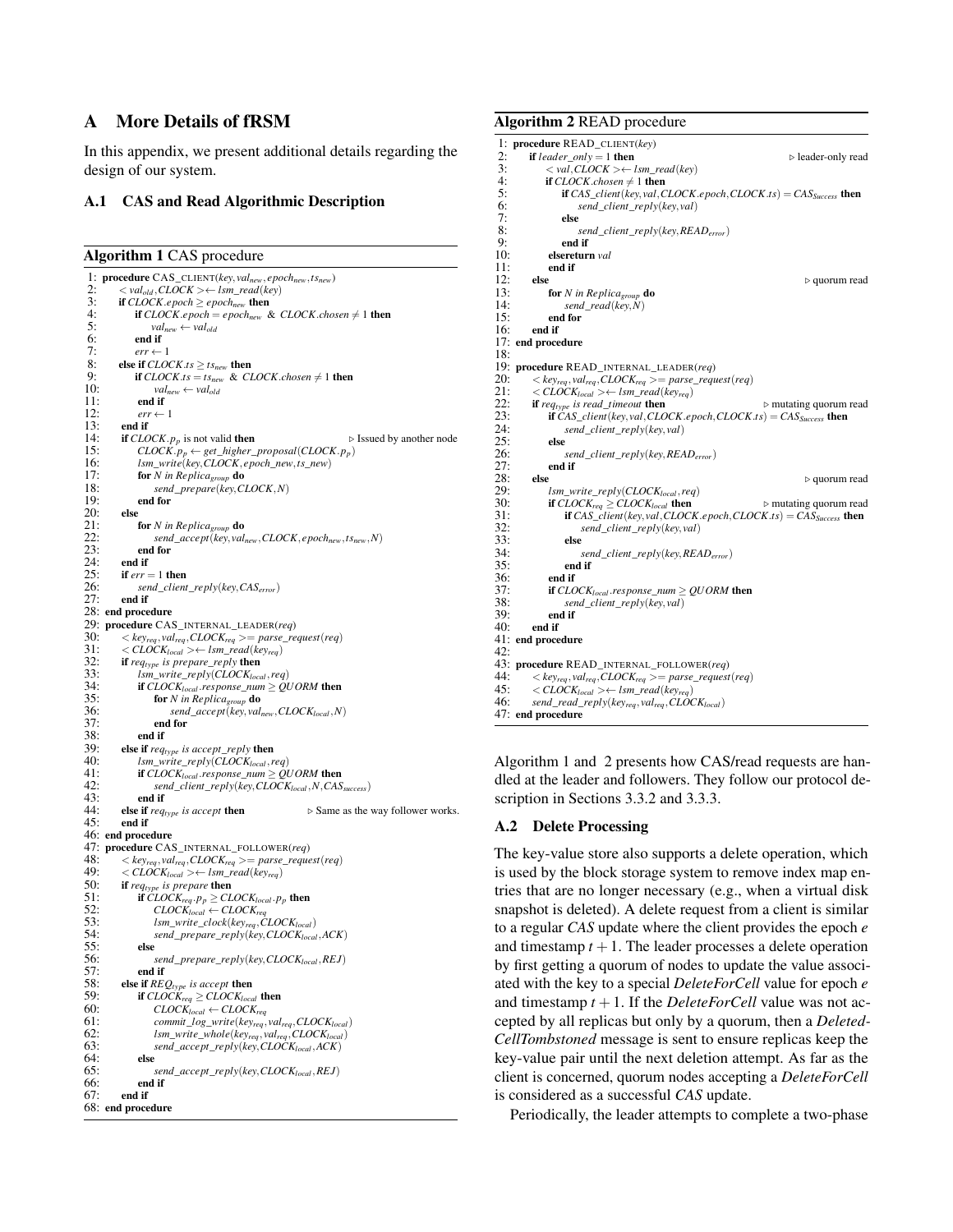<span id="page-15-4"></span>

| cRSM consensus state  |                                                                                                                       |  |  |  |  |
|-----------------------|-----------------------------------------------------------------------------------------------------------------------|--|--|--|--|
| view number:          | the highest proposal number, corresponding to<br>the highest leader log instance;                                     |  |  |  |  |
| latest commit ID:     | the number of the latest committed log instance;                                                                      |  |  |  |  |
| log∏:                 | log entries; each entry contains the accepted<br>proposal number, and command value;                                  |  |  |  |  |
| fRSM consensus state  |                                                                                                                       |  |  |  |  |
| instance number:      | epoch/timestamp, corresponding to the highest<br>leader instance:                                                     |  |  |  |  |
| <key, val="">:</key,> | key-value pairs; each pair contains the promised<br>proposal number, accepted proposal number,<br>and key/value data; |  |  |  |  |

#### Figure 18: Consensus state comparison between cRSM and fRSM .

deletion process to delete the value completely. When it has gotten all replicas to accept the delete request, the first phase is considered complete. It then sends a second message to instruct replica nodes to schedule the key for deletion and to remove all state associated with it. This request is recorded in *Memtable/SSTable* individually on every replica. The next major compaction on a replica will remove the state. Until then the deletion record persists at each replica with its associated clock containing epoch  $e$  and timestamp  $t + 1$ .

Once the key deletion is successful (quorum nodes have accepted the deletion request), any new CAS updates with epoch ≤ *e* are rejected as *CAS errors*. New client updates for the key (i.e., key creation) must use a new (higher) epoch with timestamp 0.

# A.3 fRSM Operation Summary

Table [2](#page-16-1) summarizes read/write operations under various cases in terms of request latency, message count, and metadata storage operation count.

#### <span id="page-15-0"></span>A.4 The Relationship between cRSM and fRSM

Note that fRSM works exactly the same as cRSM but in a fine-grained way. In terms of the consensus state (Figure [18](#page-15-4) in the appendix), cRSM maintains a per-shard view number, the latest commit ID, and a log of RSM instances (where each instance has an accepted proposal number and the command value). fRSM essentially maintains information only for the most recent instance and directly encodes the promised/accepted proposal number along with the key/value pair. As a result, it doesn't require the latest commit ID. In terms of the way they handle the leader change event, cRSM uses a full two-round consensus protocol to synchronize the latest commit ID, preparing for all future commands. fRSM also takes a full two-phase consensus protocol to synchronize the consensus state for each key. In the example shown in Figure [19](#page-15-5) (in the appendix), where there are eight operations accessing three different keys, cRSM issues the leader prepare message at op1, while fRSM performs this prepare at **Example:** second-mension experimentally in the proposition of the proposition of the proposition of the proposition of the proposition of the proposition of the proposition of the proposition of the proposition of the pro

<span id="page-15-5"></span>

Figure 19: Leader change comparison between cRSM and fRSM .

# B More Real-world Evaluation

# <span id="page-15-1"></span>B.1 LSM Configuration

Table [3](#page-16-2) shows key LSM parameters. They are configured based on the physical storage media, cluster setup, and metadata characteristics. The table presents the default values.

# <span id="page-15-2"></span>B.2 Deployment Scale

Figure [20](#page-16-0) presents the deployment scale in terms of node number, storage size, and metadata size.

### B.3 Internal Cluster Measurements

We consider again the internal cluster running the complete storage and virtualization system along with client VMs invoking stress tests on the metadata and storage layer (as discussed earlier in ). We report the average/p99 latency distribution of read/write requests (Figure [21\)](#page-16-3), showing comparable end-to-end performance for read and write operations. We also evaluate the performance of leader-only reads. Leaderonly mode significantly reduces the number of protocol messages and storage accesses, enabling fast metadata access. Figures [22](#page-16-3) and [23](#page-16-3) show that leader-only mode results in benefits across different value sizes. On average, across various sizes, leader-only mode halves the latency and more than doubles the throughput. This underscores the benefits of using a gradation of read execution modes and utilizing the appropriate read variant for a given key.

# <span id="page-15-3"></span>B.4 Failure and Recovery Measurements

We provide additional details on the failure and recovery measurements from our customer clusters. Figure [24](#page-16-4) shows the number of software detached events and fatal hardware errors across the measurement period across all of the 2K clusters. Both of them are detected by the DHT health manager. Under software failures, our system will quickly restart the metadata service and rejoin the DHT ring, consuming 2.7s on average. Upon fatal hardware errors, we reboot the server box and then walk through some device checks (e.g., storage media and network). Figure [27](#page-17-0) presents our observed server downtime distribution. After node failure, the system follows a 3-phase node handling failure to recover to the leader-only mode, i.e., regaining leadership (*T1*), performing local recov-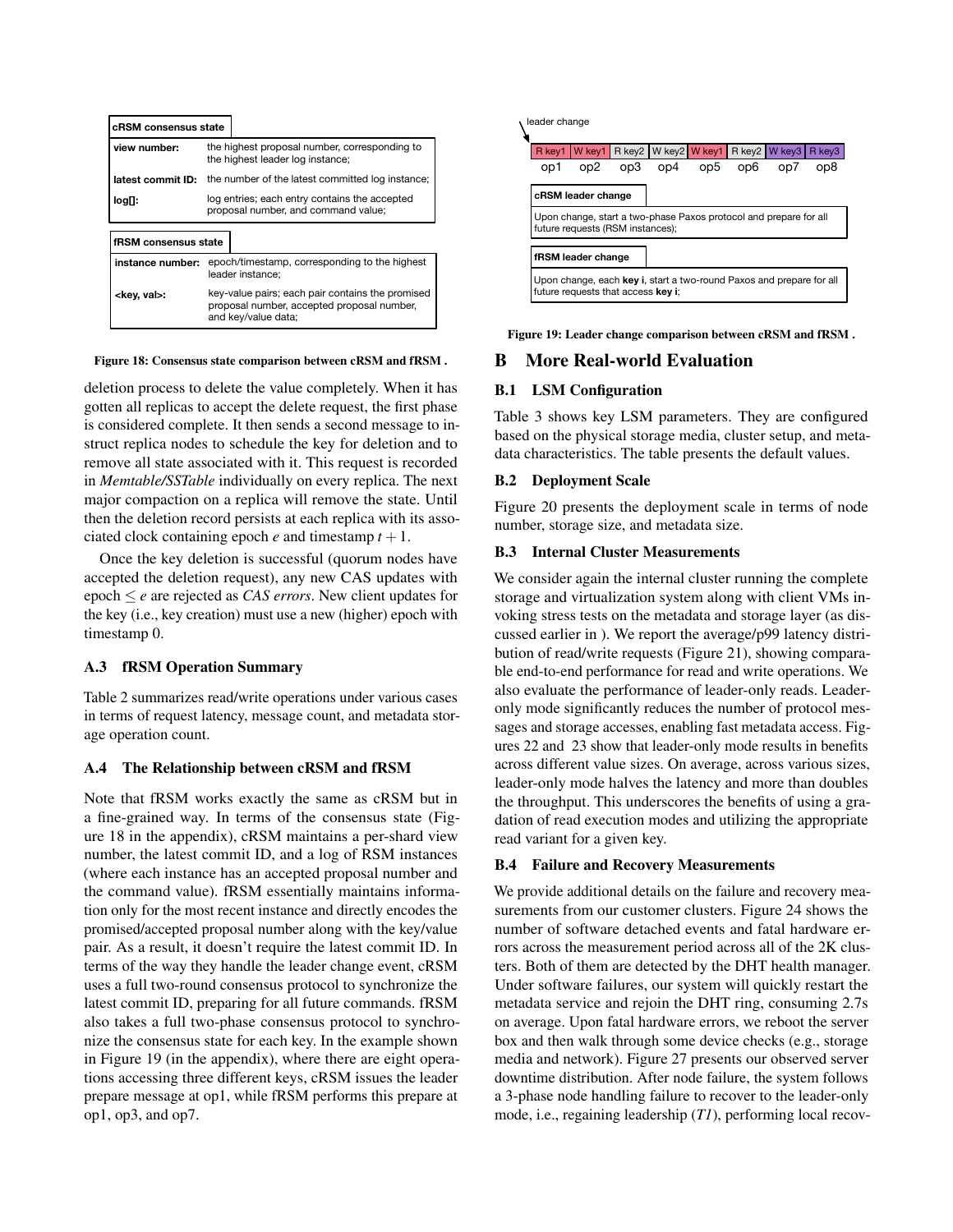<span id="page-16-1"></span>

| <b>Operations</b>           | Latency (RTT) | Message #               | <b>Leader LSM RD.#</b>       | Leader LSM WR. #             | <b>Follower LSM RD. #</b> | <b>Follower LSM WR.#</b> |
|-----------------------------|---------------|-------------------------|------------------------------|------------------------------|---------------------------|--------------------------|
| <b>Cold CAS</b>             |               | $4\lceil n/2 \rceil$    | $2\lceil n/2 \rceil + 1$     | $2\lceil n/2 \rceil + 1$     |                           |                          |
| Warm CAS                    |               | $2\lceil n/2 \rceil$    | $\lceil n/2 \rceil + 1$      | $\lceil n/2 \rceil + 1$      |                           |                          |
| <b>Leader-only Read</b>     |               |                         |                              |                              |                           |                          |
| <b>Ouorum Read</b>          |               | 2n                      | $n +$                        | $n+1$                        |                           |                          |
| <b>Mutating Quorum Read</b> |               | $2n+4\lceil n/2 \rceil$ | $2\lceil n/2 \rceil + n + 2$ | $2\lceil n/2 \rceil + n + 2$ |                           |                          |

Table 2: Message RTTs and LSM read/write counts for the leader and the follower under different settings. *n* is the number of replicas. *cold CAS* refers to the case that the proposal of a key is issued by another node so that the leader has to invoke the two round Paxos. *warm CAS* means that the leader is able to skip the 1st round of prepares.

<span id="page-16-2"></span>

| Parameter                    | <b>Description</b>                                                 | Default value |
|------------------------------|--------------------------------------------------------------------|---------------|
| max heap size                | Maximum heap size of the metadata store                            | 2GB           |
| flush largest memtables      | Heap usage threshold when flushing the largest memtable            | 0.9           |
| default memtable lifetime    | Life time in minutes for any memtable                              | 30            |
| min flush largest memtable   | Minimum memtable size forced flush when heap usage is high         | 20MB          |
| max_commit_log_size_on_disk  | Maximum disk usage by commit logs before triggering a cleanup task | $1$ GB        |
| commitlog rotation threshold | Maximum size of an individual commit log file                      | 64MB          |
| number_of_compaction_threads | Number of threads to perform minor/major compaction                |               |
| compaction throughput limit  | Maximum disk throughput consumed by compaction on a disk           | 64MB          |

Table 3: LSM performance-sensitive parameters.

<span id="page-16-0"></span>

Figure 20: Node #, storage size, and metadata size CDF across 980 custom clusters.

<span id="page-16-3"></span>



<span id="page-16-4"></span>

Figure 24: Failure rate among 2K custom VMs (Year 2018).





Figure 22: Latency versus value size, compared between with and without leader-only mode.



Figure 25: CDF of node recovery time inside a Stargate cluster.



Figure 23: Throughput versus value size, compared between with and without leader-only modes.



Figure 26: CDF of recovered records inside a Stargate cluster.

our cluster node is able to serve client requests starting from *T2* in a non-leader-only mode and enters the leader only mode after the scan finishes (*T3*).

The duration of the *T3* phase depends on scan performance. To enable leader-only reads, the new leader must scan through its owned range to learn the latest values. In some cases,